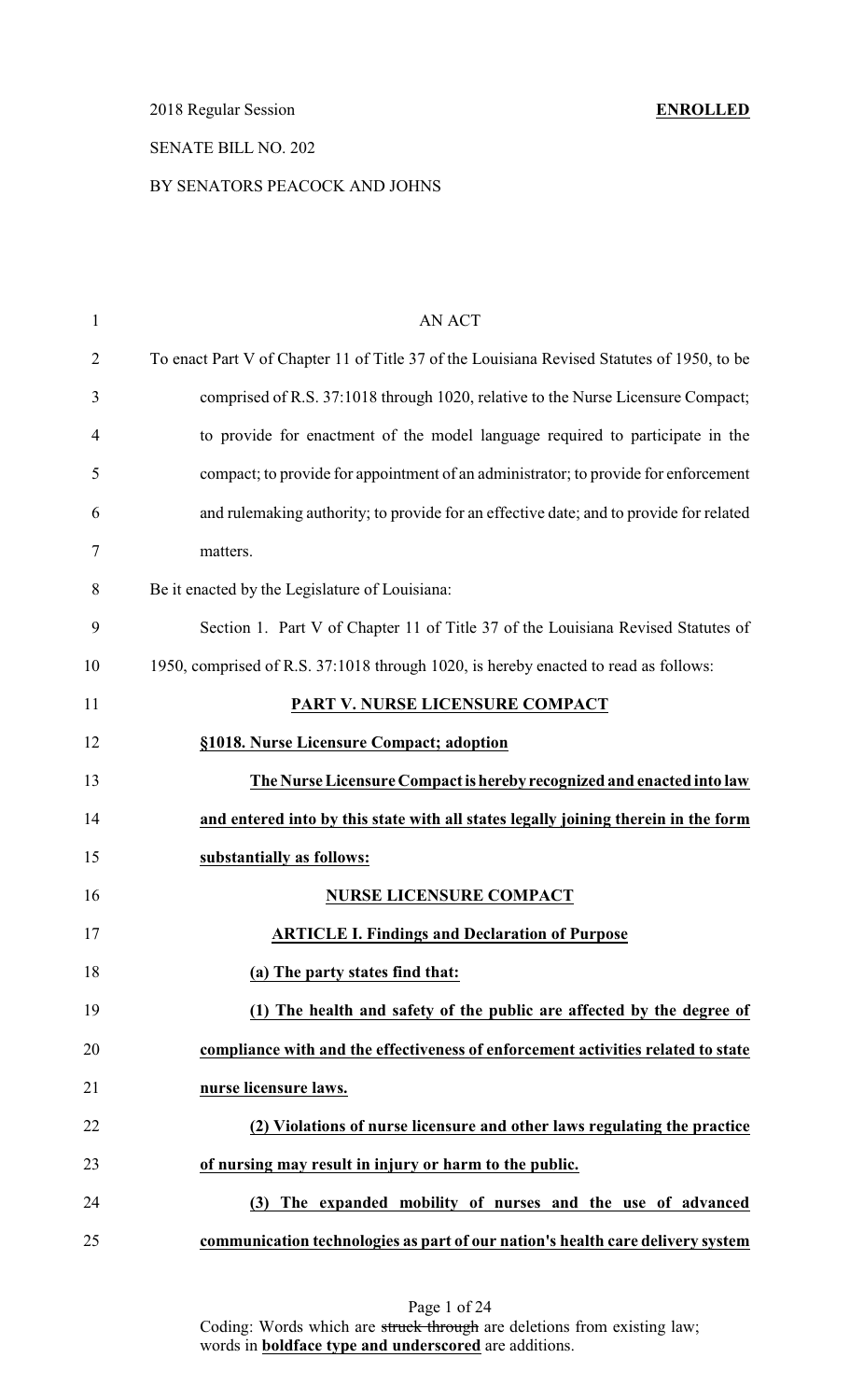| $\mathbf{1}$   | require greater coordination and cooperation among states in the areas of nurse     |
|----------------|-------------------------------------------------------------------------------------|
| $\overline{2}$ | licensure and regulation.                                                           |
| 3              | (4) New practice modalities and technology make compliance with                     |
| $\overline{4}$ | individual state nurse licensure laws difficult and complex.                        |
| 5              | (5) The current system of duplicative licensure for nurses practicing in            |
| 6              | multiple states is cumbersome and redundant for both nurses and states.             |
| 7              | (6) Uniformity of nurse licensure requirements throughout the states                |
| 8              | promotes public safety and public health benefits.                                  |
| 9              | (b) The general purposes of this compact are to:                                    |
| 10             | (1) Facilitate the states' responsibility to protect the public's health and        |
| 11             | safety.                                                                             |
| 12             | (2) Ensure and encourage the cooperation of party states in the areas of            |
| 13             | nurse licensure and regulation.                                                     |
| 14             | (3) Facilitate the exchange of information between party states in the              |
| 15             | areas of nurse regulation, investigation, and adverse actions.                      |
| 16             | (4) Promote compliance with the laws governing the practice of nursing              |
| 17             | in each jurisdiction.                                                               |
| 18             | (5) Invest all party states with the authority to hold a nurse accountable          |
| 19             | for meeting all state practice laws in the state in which the patient is located at |
| 20             | the time care is rendered through the mutual recognition of party state licenses.   |
| 21             | (6) Decrease redundancies in the consideration and issuance of nurse                |
| 22             | licenses.                                                                           |
| 23             | (7) Provide opportunities for interstate practice by nurses who meet                |
| 24             | uniform licensure requirements.                                                     |
| 25             | <b>ARTICLE II. Definitions</b>                                                      |
| 26             | As used in this compact:                                                            |
| 27             | (a) "Adverse action" means any administrative, civil, equitable, or                 |
| 28             | criminal action permitted by a state's laws which is imposed by a licensing         |
| 29             | board or other authority against a nurse, including actions against an              |
| 30             | individual's license or multistate licensure privilege such as revocation,          |

| Page 2 of 24 |  |  |
|--------------|--|--|
|              |  |  |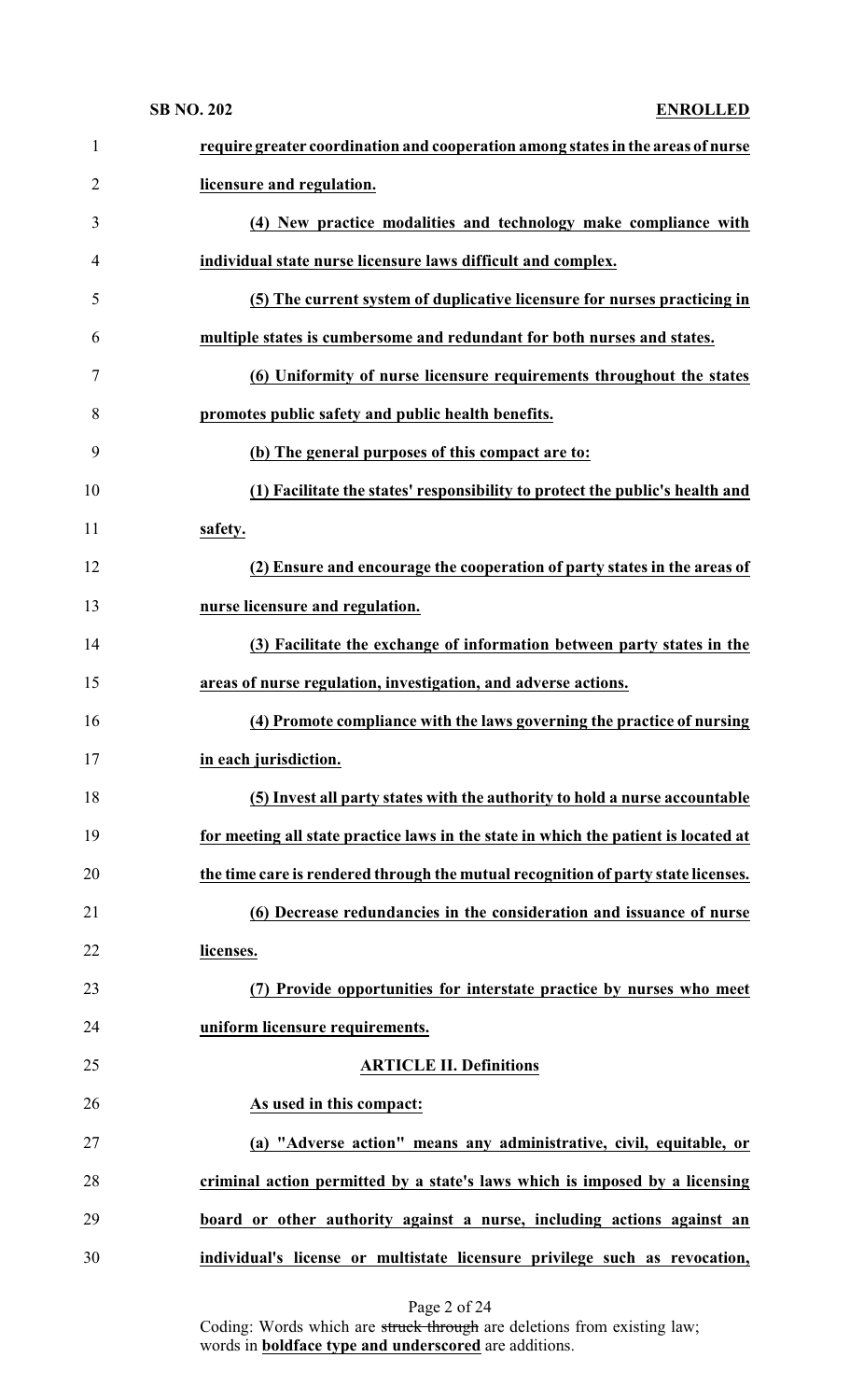| $\mathbf{1}$   | suspension, probation, monitoring of the licensee, limitation on the licensee's   |
|----------------|-----------------------------------------------------------------------------------|
| $\overline{2}$ | practice, or any other encumbrance on licensure affecting a nurse's               |
| 3              | authorization to practice, including issuance of a cease and desist action.       |
| $\overline{4}$ | (b) "Alternative program" means a nondisciplinary monitoring program              |
| 5              | approved by a licensing board.                                                    |
| 6              | (c) "Coordinated licensure information system" means an integrated                |
| $\tau$         | process for collecting, storing, and sharing information on nurse licensure and   |
| 8              | enforcement activities related to nurse licensure laws that is administered by a  |
| 9              | nonprofit organization composed of and controlled by licensing boards.            |
| 10             | (d) "Current significant investigative information" means:                        |
| 11             | (1) Investigative information that a licensing board, after a preliminary         |
| 12             | inquiry that includes notification and an opportunity for the nurse to respond,   |
| 13             | if required by state law, has reason to believe is not groundless and, if proved  |
| 14             | true, would indicate more than a minor infraction; or                             |
| 15             | (2) Investigative information that indicates that the nurse represents an         |
| 16             | immediate threat to public health and safety regardless of whether the nurse      |
| 17             | has been notified and had an opportunity to respond.                              |
| 18             | (e) "Encumbrance" means a revocation or suspension of, or any                     |
| 19             | limitation on, the full and unrestricted practice of nursing imposed by a         |
| 20             | licensing board.                                                                  |
| 21             | (f) "Home state" means the party state which is the nurse's primary state         |
| 22             | of residence.                                                                     |
| 23             | (g) "Licensing board" means a party state's regulatory body responsible           |
| 24             | for issuing nurse licenses.                                                       |
| 25             | (h) "Multistate license" means a license to practice as a registered or a         |
| 26             | licensed practical/vocational nurse (LPN/VN) issued by a home state licensing     |
| 27             | board that authorizes the licensed nurse to practice in all party states under a  |
| 28             | multistate licensure privilege.                                                   |
| 29             | "Multistate licensure privilege" means a legal authorization<br>(i)               |
| 30             | associated with a multistate license permitting the practice of nursing as either |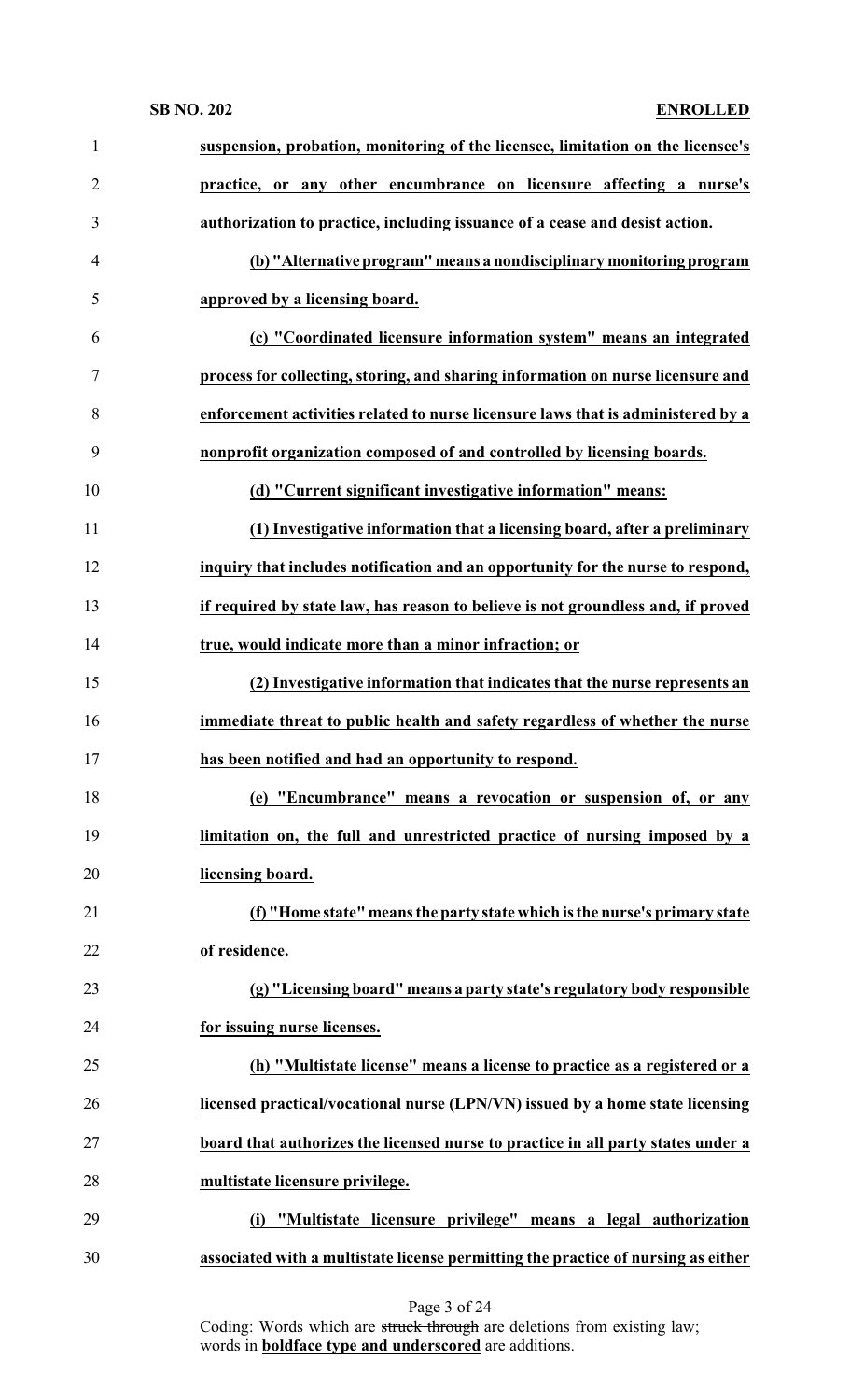| $\mathbf{1}$   | a registered nurse (RN) or LPN/VN in a remote state.                            |
|----------------|---------------------------------------------------------------------------------|
| $\overline{2}$ | (j) "Nurse" means RN or LPN/VN, as those terms are defined by each              |
| 3              | party state's practice laws.                                                    |
| 4              | (k) "Party state" means any state that has adopted this compact.                |
| 5              | (I) "Remote state" means a party state other than the home state.               |
| 6              | (m) "Single-state license" means a nurse license issued by a party state        |
| 7              | that authorizes practice only within the issuing state and does not include a   |
| 8              | multistate licensure privilege to practice in any other party state.            |
| 9              | (n) "State" means a state, territory, or possession of the United States        |
| 10             | and the District of Columbia.                                                   |
| 11             | (o) "State practice laws" means a party state's laws, rules, and                |
| 12             | regulations that govern the practice of nursing, define the scope of nursing    |
| 13             | practice, and create the methods and grounds for imposing discipline. "State    |
| 14             | practice laws" do not include requirements necessary to obtain and retain a     |
| 15             | license, except for qualifications or requirements of the home state.           |
| 16             | <b>ARTICLE III. General Provisions and Jurisdiction</b>                         |
| 17             | (a) A multistate license to practice registered or licensed                     |
| 18             | practical/vocational nursing issued by a home state to a resident in that state |
| 19             | will be recognized by each party state as authorizing a nurse to practice as a  |
| 20             | registered nurse (RN) or as a licensed practical/vocational nurse (LPN/VN),     |
| 21             | under a multistate licensure privilege, in each party state.                    |
| 22             | (b) A state must implement procedures for considering the criminal              |
| 23             | history records of applicants for initial multistate license or licensure by    |
| 24             | endorsement. Such procedures shall include the submission of fingerprints or    |
| 25             | other biometric-based information by applicants for the purpose of obtaining    |
| 26             | an applicant's criminal history record information from the Federal Bureau of   |
| 27             | Investigation and the agency responsible for retaining that state's criminal    |
| 28             | records.                                                                        |
| 29             | (c) Each party state shall require the following for an applicant to obtain     |
| 30             | or retain a multistate license in the home state:                               |

| Page 4 of 24                                                            |  |
|-------------------------------------------------------------------------|--|
| Coding: Words which are struck through are deletions from existing law; |  |
| words in <b>boldface</b> type and <b>underscored</b> are additions.     |  |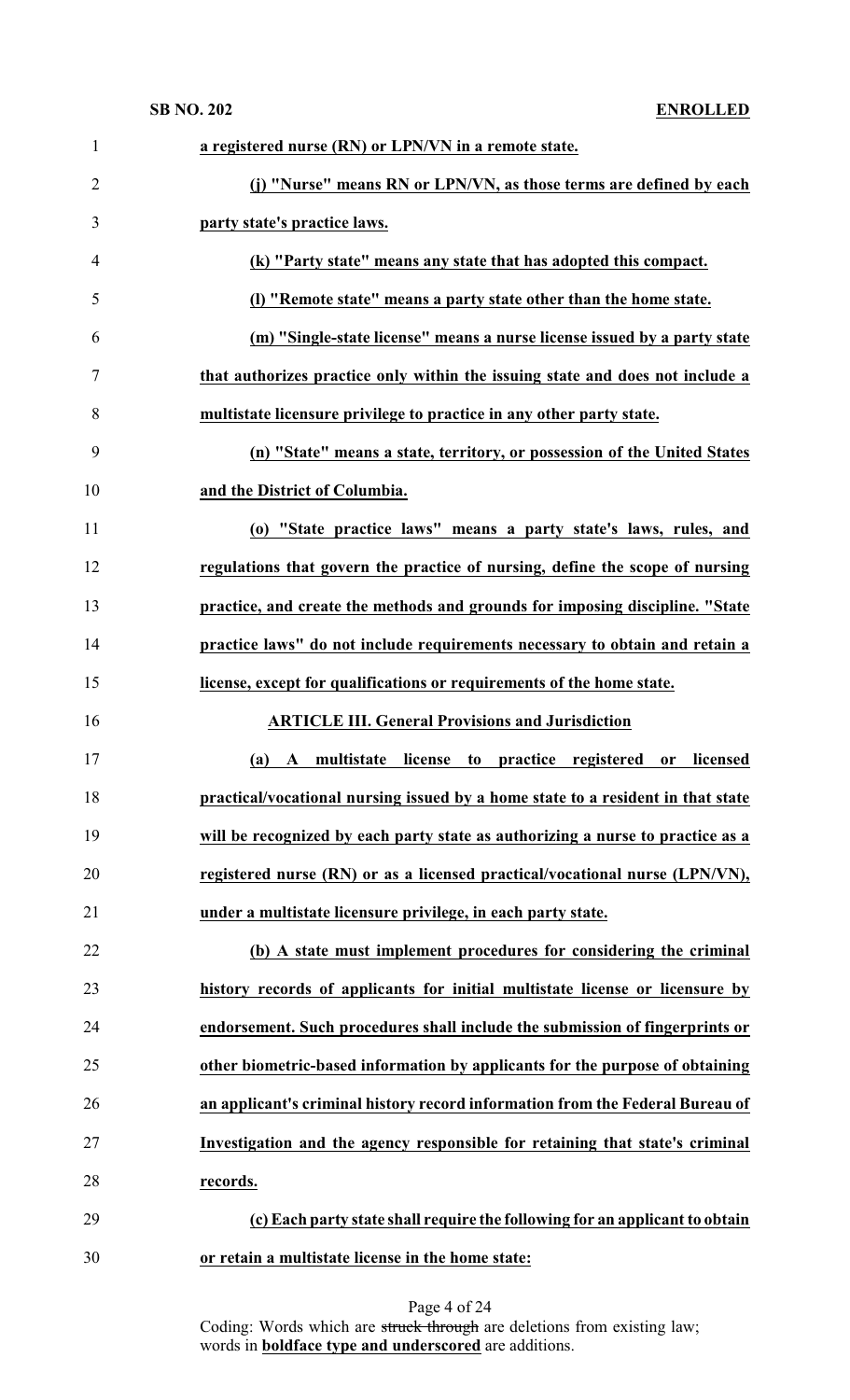| $\mathbf{1}$   | (1) Meets the home state's qualifications for licensure or renewal of            |
|----------------|----------------------------------------------------------------------------------|
| $\overline{2}$ | licensure, as well as, all other applicable state laws.                          |
| 3              | (2)(i) Has graduated or is eligible to graduate from a licensing                 |
| 4              | board-approved RN or LPN/VN prelicensure education program; or                   |
| 5              | (ii) Has graduated from a foreign RN or LPN/VN prelicensure education            |
| 6              | program that (a) has been approved by the authorized accrediting body in the     |
| $\tau$         | applicable country and (b) has been verified by an independent credentials       |
| 8              | review agency to be comparable to a licensing board-approved prelicensure        |
| 9              | education program.                                                               |
| 10             | (3) Has, if a graduate of a foreign prelicensure education program not           |
| 11             | taught in English or if English is not the individual's native language,         |
| 12             | successfully passed an English proficiency examination that includes the         |
| 13             | components of reading, speaking, writing, and listening.                         |
| 14             | (4) Has successfully passed an NCLEX-RN® or NCLEX-PN®                            |
| 15             | examination or recognized predecessor, as applicable.                            |
| 16             | (5) Is eligible for or holds an active, unencumbered license.                    |
| 17             | (6) Has submitted, in connection with an application for initial licensure       |
| 18             | or licensure by endorsement, fingerprints or other biometric data for the        |
| 19             | purpose of obtaining criminal history record information from the Federal        |
| 20             | Bureau of Investigation and the agency responsible for retaining that state's    |
| 21             | criminal records.                                                                |
| 22             | (7) Has not been convicted or found guilty, or has entered into an agreed        |
| 23             | disposition, of a felony offense under applicable state or federal criminal law. |
| 24             | (8) Has not been convicted or found guilty, or has entered into an agreed        |
| 25             | disposition, of a misdemeanor offense related to the practice of nursing as      |
| 26             | determined on a case-by-case basis.                                              |
| 27             | (9) Is not currently enrolled in an alternative program.                         |
| 28             | (10) Is subject to self-disclosure requirements regarding current                |
| 29             | participation in an alternative program.                                         |
| 30             | (11) Has a valid United States Social Security number.                           |

### Page 5 of 24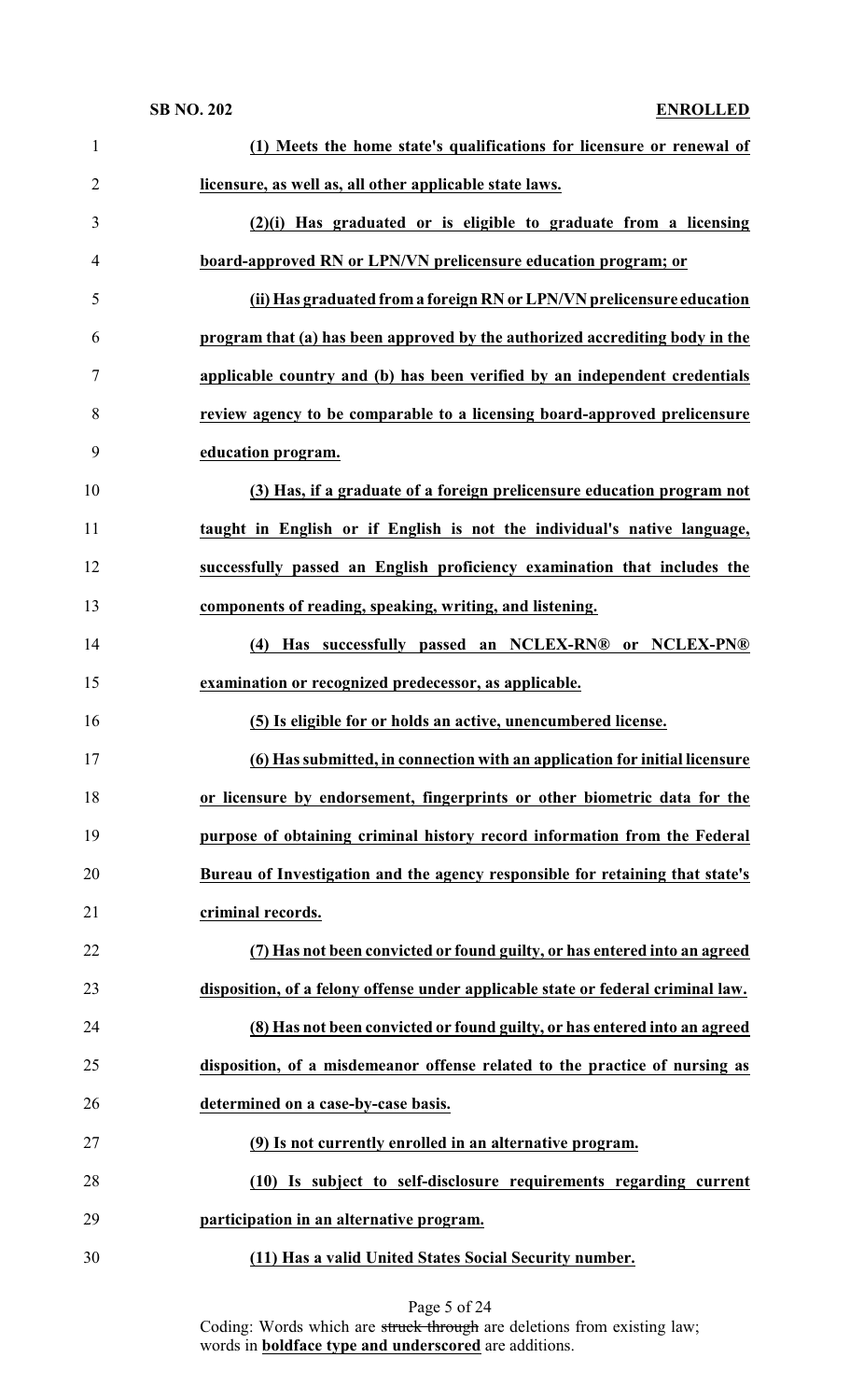| $\mathbf{1}$   | (d) All party states shall be authorized, in accordance with existing state         |
|----------------|-------------------------------------------------------------------------------------|
| $\overline{2}$ | due process law, to take adverse action against a nurse's multistate licensure      |
| 3              | privilege such as revocation, suspension, probation, or any other action that       |
| 4              | affects a nurse's authorization to practice under a multistate licensure privilege, |
| 5              | including cease and desist actions. If a party state takes such action, it shall    |
| 6              | promptly notify the administrator of the coordinated licensure information          |
| 7              | system. The administrator of the coordinated licensure information system shall     |
| 8              | promptly notify the home state of any such actions by remote states.                |
| 9              | (e) A nurse practicing in a party state must comply with the state                  |
| 10             | practice laws of the state in which the client is located at the time service is    |
| 11             | provided. The practice of nursing is not limited to patient care, but shall include |
| 12             | all nursing practice as defined by the state practice laws of the party state in    |
| 13             | which the client is located. The practice of nursing in a party state under a       |
| 14             | multistate licensure privilege will subject a nurse to the jurisdiction of the      |
| 15             | licensing board, the courts, and the laws of the party state in which the client is |
|                |                                                                                     |
| 16             | located at the time service is provided.                                            |
| 17             | (f) Individuals not residing in a party state shall continue to be able to          |
| 18             | apply for a party state's single-state license as provided under the laws of each   |
| 19             | party state. However, the single-state license granted to these individuals will    |
| 20             | not be recognized as granting the privilege to practice nursing in any other        |
| 21             | party state. Nothing in this compact shall affect the requirements established by   |
| 22             | a party state for the issuance of a single-state license.                           |
| 23             | (g) Any nurse holding a home state multistate license, on the effective             |
| 24             | date of this compact, may retain and renew the multistate license issued by the     |
| 25             | nurse's then-current home state, provided that:                                     |
| 26             | (1) A nurse, who changes primary state of residence after this compact's            |
| 27             | effective date, must meet all applicable Article III.c. requirements to obtain a    |
| 28             | multistate license from a new home state.                                           |
| 29             | (2) A nurse who fails to satisfy the multistate licensure requirements in           |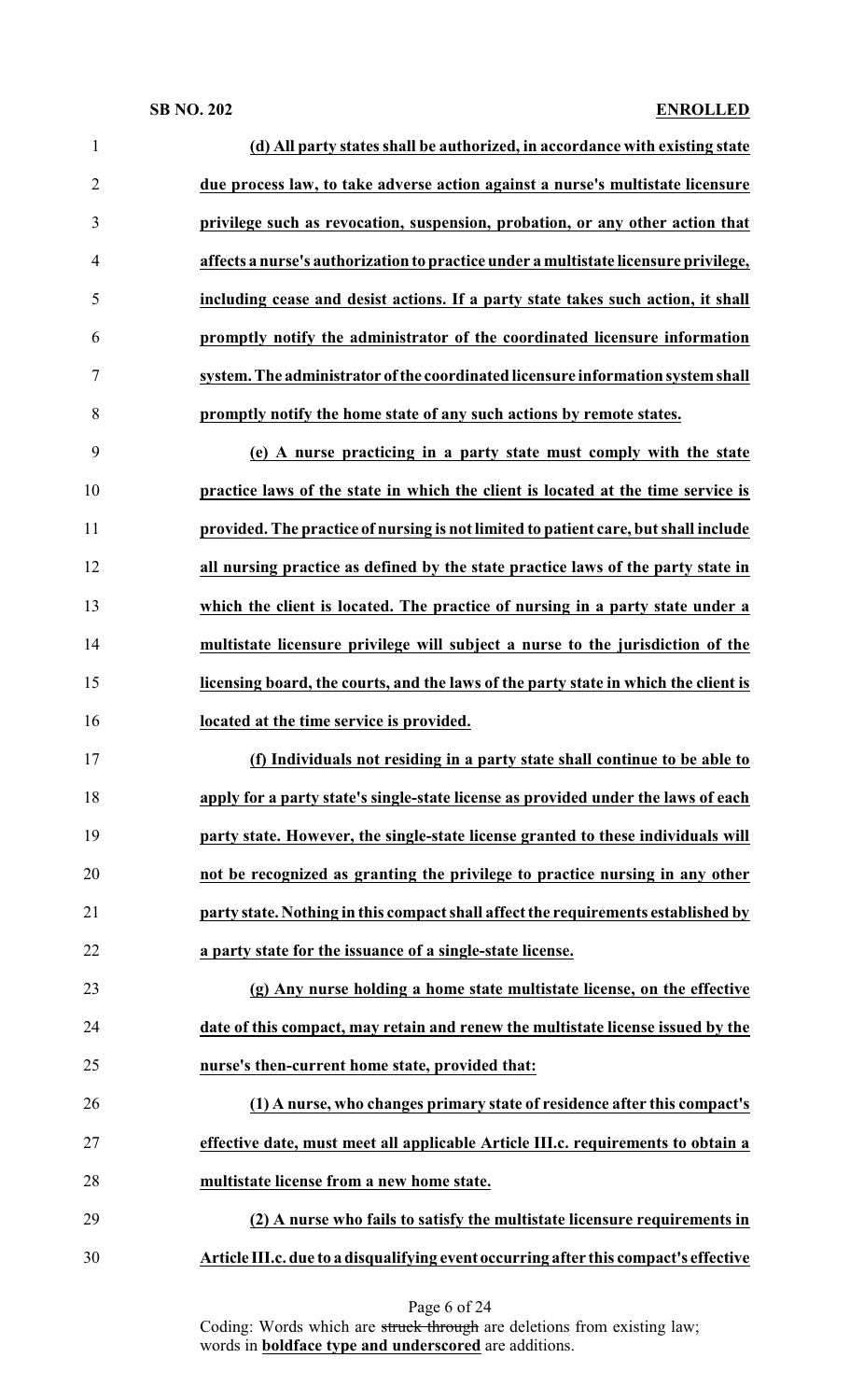| $\mathbf{1}$   | date shall be ineligible to retain or renew a multistate license, and the nurse's |
|----------------|-----------------------------------------------------------------------------------|
| $\overline{2}$ | multistate license shall be revoked or deactivated in accordance with applicable  |
| 3              | rules adopted by the Interstate Commission of Nurse Licensure Compact             |
| $\overline{4}$ | Administrators ("commission").                                                    |
| 5              | <b>ARTICLE IV. Applications for Licensure in a Party State</b>                    |
| 6              | (a) Upon application for a multistate license, the licensing board in the         |
| $\tau$         | issuing party state shall ascertain, through the coordinated licensure            |
| 8              | information system, whether the applicant has ever held, or is the holder of, a   |
| 9              | license issued by any other state, whether there are any encumbrances on any      |
| 10             | license or multistate licensure privilege held by the applicant, whether any      |
| 11             | adverse action has been taken against any license or multistate licensure         |
| 12             | privilege held by the applicant and whether the applicant is currently            |
| 13             | participating in an alternative program.                                          |
| 14             | (b) A nurse may hold a multistate license, issued by the home state, in           |
| 15             | only one party state at a time.                                                   |
| 16             | (c) If a nurse changes primary state of residence by moving between two           |
| 17             | party states, the nurse must apply for licensure in the new home state, and the   |
| 18             | multistate license issued by the prior home state will be deactivated in          |
| 19             | accordance with applicable rules adopted by the commission.                       |
| 20             | (1) The nurse may apply for licensure in advance of a change in primary           |
| 21             | state of residence.                                                               |
| 22             | (2) A multistate license shall not be issued by the new home state until          |
| 23             | the nurse provides satisfactory evidence of a change in primary state of          |
| 24             | residence to the new home state and satisfies all applicable requirements to      |
| 25             | obtain a multistate license from the new home state.                              |
| 26             | (d) If a nurse changes primary state of residence by moving from a party          |
| 27             | state to a nonparty state, the multistate license issued by the prior home state  |
| 28             | will convert to a single-state license, valid only in the former home state.      |
| 29             | <b>ARTICLE V. Additional Authorities Invested in Party State Licensing Boards</b> |
| 30             | (a) In addition to the other powers conferred by state law, a licensing           |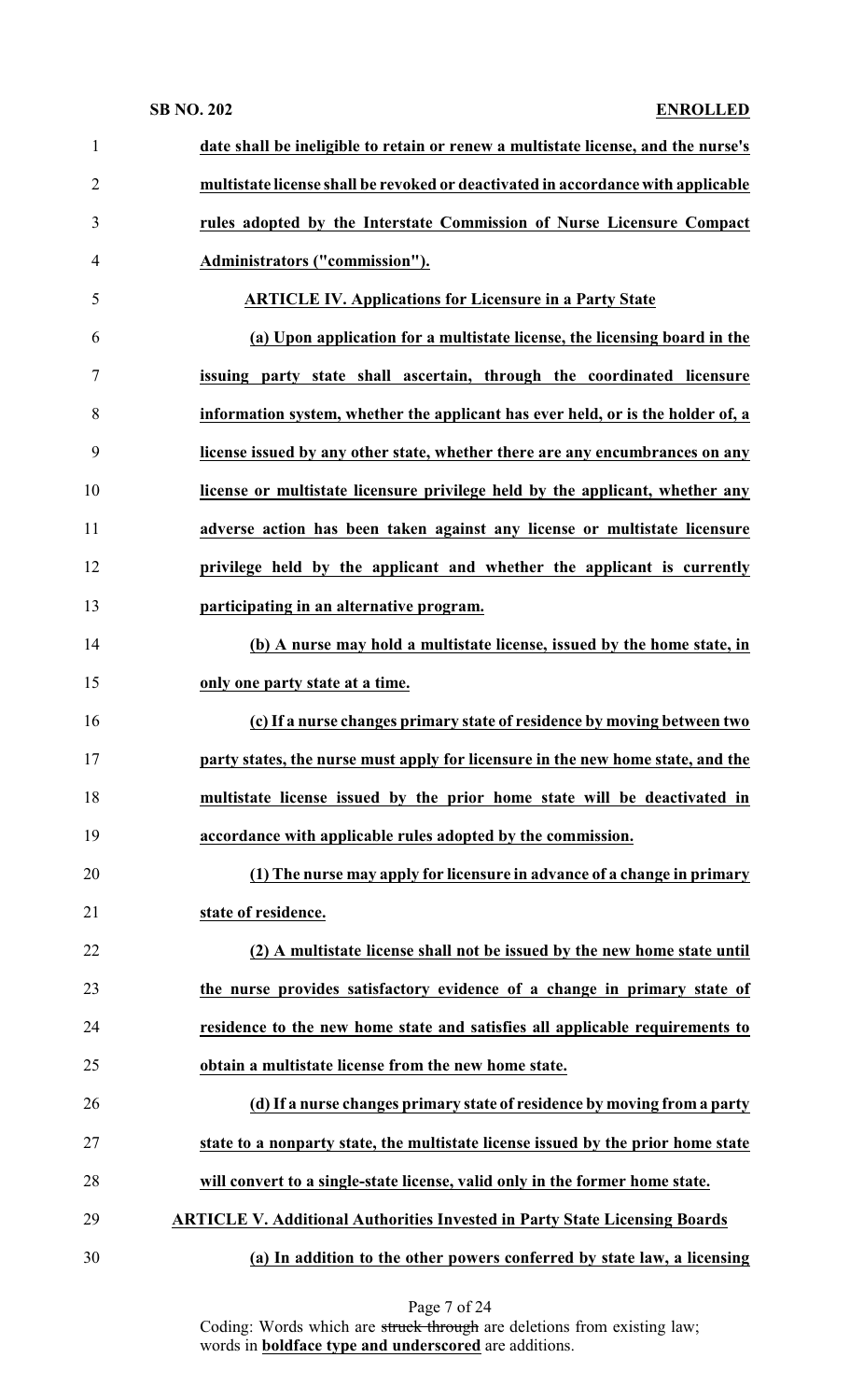### **SB NO. 202**

|  | <b>ENROLLED</b> |
|--|-----------------|
|  |                 |

| $\mathbf{1}$   | board shall have the authority to:                                               |
|----------------|----------------------------------------------------------------------------------|
| $\overline{2}$ | (1) Take adverse action against a nurse's multistate licensure privilege         |
| 3              | to practice within that party state.                                             |
| $\overline{4}$ | (i) Only the home state shall have the power to take adverse action              |
| 5              | against a nurse's license issued by the home state.                              |
| 6              | (ii) For purposes of taking adverse action, the home state licensing board       |
| $\tau$         | shall give the same priority and effect to reported conduct received from a      |
| 8              | remote state as it would if such conduct had occurred within the home state. In  |
| 9              | so doing, the home state shall apply its own state laws to determine appropriate |
| 10             | action.                                                                          |
| 11             | (2) Issue cease and desist orders or impose an encumbrance on a nurse's          |
| 12             | authority to practice within that party state.                                   |
| 13             | (3) Complete any pending investigations of a nurse who changes primary           |
| 14             | state of residence during the course of such investigations. The licensing board |
| 15             | shall also have the authority to take appropriate action(s) and shall promptly   |
| 16             | report the conclusions of such investigations to the administrator of the        |
| 17             | coordinated licensure information system. The administrator of the coordinated   |
| 18             | licensure information system shall promptly notify the new home state of any     |
| 19             | such actions.                                                                    |
| 20             | (4) Issue subpoenas for both hearings and investigations that require the        |
| 21             | attendance and testimony of witnesses, as well as, the production of evidence.   |
| 22             | Subpoenas issued by a licensing board in a party state for the attendance and    |
| 23             | testimony of witnesses or the production of evidence from another party state    |
| 24             | shall be enforced in the latter state by any court of competent jurisdiction,    |
| 25             | according to the practice and procedure of that court applicable to subpoenas    |
| 26             | issued in proceedings pending before it. The issuing authority shall pay any     |
| 27             | witness fees, travel expenses, mileage, and other fees required by the service   |
| 28             | statutes of the state in which the witnesses or evidence are located.            |
| 29             | (5) Obtain and submit, for each nurse licensure applicant, fingerprint,          |
| 30             | or other biometric-based information to the Federal Bureau of Investigation for  |

Page 8 of 24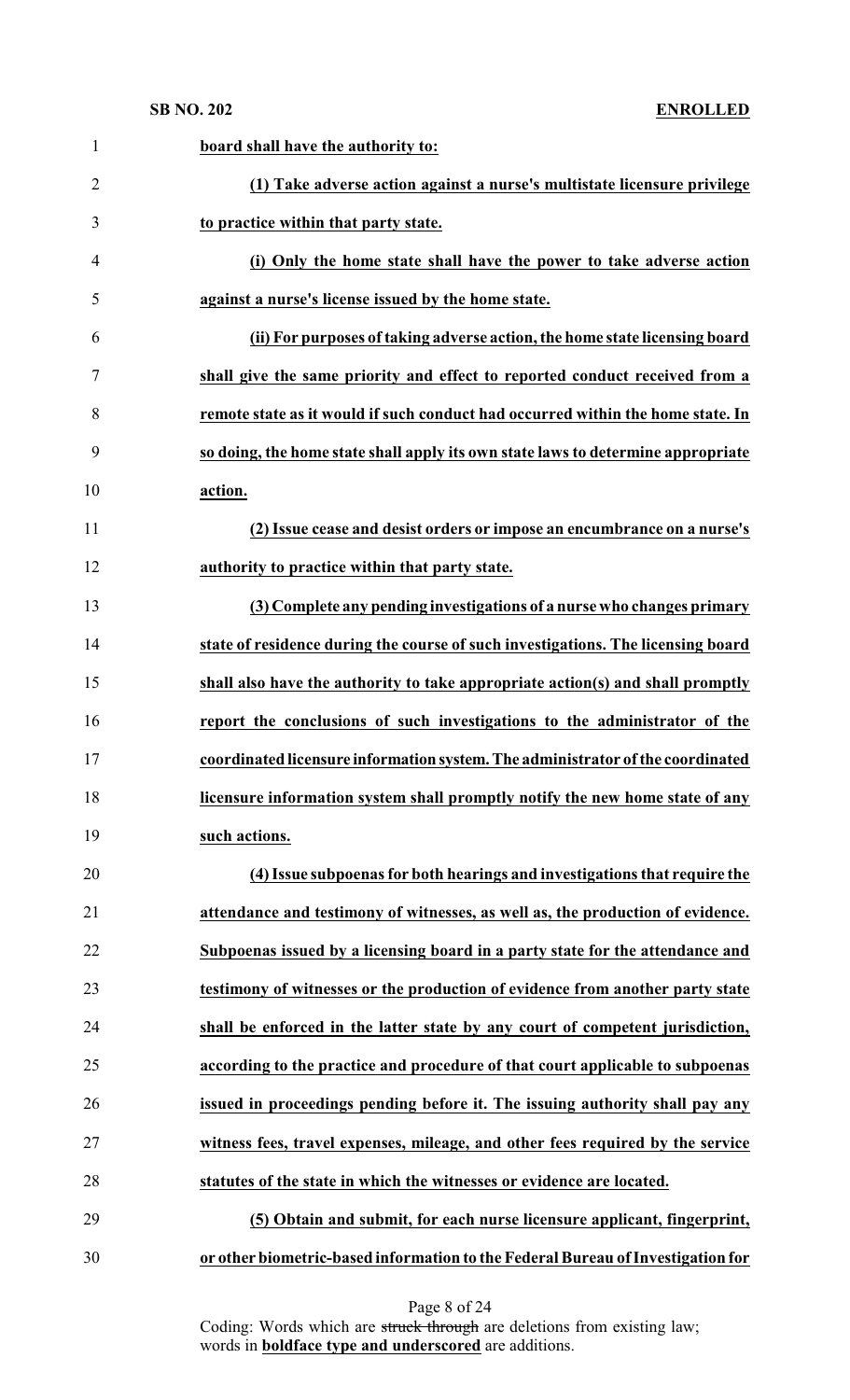| Investigation record search on criminal background checks and use the results<br>(6) If otherwise permitted by state law, recover from the affected nurse<br>the costs of investigations and disposition of cases resulting from any adverse<br>(7) Take adverse action based on the factual findings of the remote state,<br>provided that the licensing board follows its own procedures for taking such<br>(b) If adverse action is taken by the home state against a nurse's<br>multistate license, the nurse's multistate licensure privilege to practice in all<br>other party states shall be deactivated until all encumbrances have been<br>removed from the multistate license. All home state disciplinary orders that<br>impose adverse action against a nurse's multistate license shall include a<br>statement that the nurse's multistate licensure privilege is deactivated in all |
|----------------------------------------------------------------------------------------------------------------------------------------------------------------------------------------------------------------------------------------------------------------------------------------------------------------------------------------------------------------------------------------------------------------------------------------------------------------------------------------------------------------------------------------------------------------------------------------------------------------------------------------------------------------------------------------------------------------------------------------------------------------------------------------------------------------------------------------------------------------------------------------------------|
|                                                                                                                                                                                                                                                                                                                                                                                                                                                                                                                                                                                                                                                                                                                                                                                                                                                                                                    |
|                                                                                                                                                                                                                                                                                                                                                                                                                                                                                                                                                                                                                                                                                                                                                                                                                                                                                                    |
|                                                                                                                                                                                                                                                                                                                                                                                                                                                                                                                                                                                                                                                                                                                                                                                                                                                                                                    |
|                                                                                                                                                                                                                                                                                                                                                                                                                                                                                                                                                                                                                                                                                                                                                                                                                                                                                                    |
|                                                                                                                                                                                                                                                                                                                                                                                                                                                                                                                                                                                                                                                                                                                                                                                                                                                                                                    |
|                                                                                                                                                                                                                                                                                                                                                                                                                                                                                                                                                                                                                                                                                                                                                                                                                                                                                                    |
|                                                                                                                                                                                                                                                                                                                                                                                                                                                                                                                                                                                                                                                                                                                                                                                                                                                                                                    |
|                                                                                                                                                                                                                                                                                                                                                                                                                                                                                                                                                                                                                                                                                                                                                                                                                                                                                                    |
|                                                                                                                                                                                                                                                                                                                                                                                                                                                                                                                                                                                                                                                                                                                                                                                                                                                                                                    |
|                                                                                                                                                                                                                                                                                                                                                                                                                                                                                                                                                                                                                                                                                                                                                                                                                                                                                                    |
|                                                                                                                                                                                                                                                                                                                                                                                                                                                                                                                                                                                                                                                                                                                                                                                                                                                                                                    |
|                                                                                                                                                                                                                                                                                                                                                                                                                                                                                                                                                                                                                                                                                                                                                                                                                                                                                                    |
|                                                                                                                                                                                                                                                                                                                                                                                                                                                                                                                                                                                                                                                                                                                                                                                                                                                                                                    |
|                                                                                                                                                                                                                                                                                                                                                                                                                                                                                                                                                                                                                                                                                                                                                                                                                                                                                                    |
|                                                                                                                                                                                                                                                                                                                                                                                                                                                                                                                                                                                                                                                                                                                                                                                                                                                                                                    |
| (c) Nothing in this compact shall override a party state's decision that                                                                                                                                                                                                                                                                                                                                                                                                                                                                                                                                                                                                                                                                                                                                                                                                                           |
| participation in an alternative program may be used in lieu of adverse action.                                                                                                                                                                                                                                                                                                                                                                                                                                                                                                                                                                                                                                                                                                                                                                                                                     |
| The home state licensing board shall deactivate the multistate licensure                                                                                                                                                                                                                                                                                                                                                                                                                                                                                                                                                                                                                                                                                                                                                                                                                           |
| privilege under the multistate license of any nurse for the duration of the                                                                                                                                                                                                                                                                                                                                                                                                                                                                                                                                                                                                                                                                                                                                                                                                                        |
|                                                                                                                                                                                                                                                                                                                                                                                                                                                                                                                                                                                                                                                                                                                                                                                                                                                                                                    |
| <b>ARTICLE VI. Coordinated Licensure Information System and</b>                                                                                                                                                                                                                                                                                                                                                                                                                                                                                                                                                                                                                                                                                                                                                                                                                                    |
|                                                                                                                                                                                                                                                                                                                                                                                                                                                                                                                                                                                                                                                                                                                                                                                                                                                                                                    |
| (a) All party states shall participate in a coordinated licensure                                                                                                                                                                                                                                                                                                                                                                                                                                                                                                                                                                                                                                                                                                                                                                                                                                  |
| information system of all licensed registered nurses (RNs) and licensed                                                                                                                                                                                                                                                                                                                                                                                                                                                                                                                                                                                                                                                                                                                                                                                                                            |
| practical/vocational nurses (LPNs/VNs). This system will include information                                                                                                                                                                                                                                                                                                                                                                                                                                                                                                                                                                                                                                                                                                                                                                                                                       |
| on the licensure and disciplinary history of each nurse, as submitted by party                                                                                                                                                                                                                                                                                                                                                                                                                                                                                                                                                                                                                                                                                                                                                                                                                     |
| states, to assist in the coordination of nurse licensure and enforcement efforts.                                                                                                                                                                                                                                                                                                                                                                                                                                                                                                                                                                                                                                                                                                                                                                                                                  |
|                                                                                                                                                                                                                                                                                                                                                                                                                                                                                                                                                                                                                                                                                                                                                                                                                                                                                                    |
| (b) The commission, in consultation with the administrator of the                                                                                                                                                                                                                                                                                                                                                                                                                                                                                                                                                                                                                                                                                                                                                                                                                                  |
|                                                                                                                                                                                                                                                                                                                                                                                                                                                                                                                                                                                                                                                                                                                                                                                                                                                                                                    |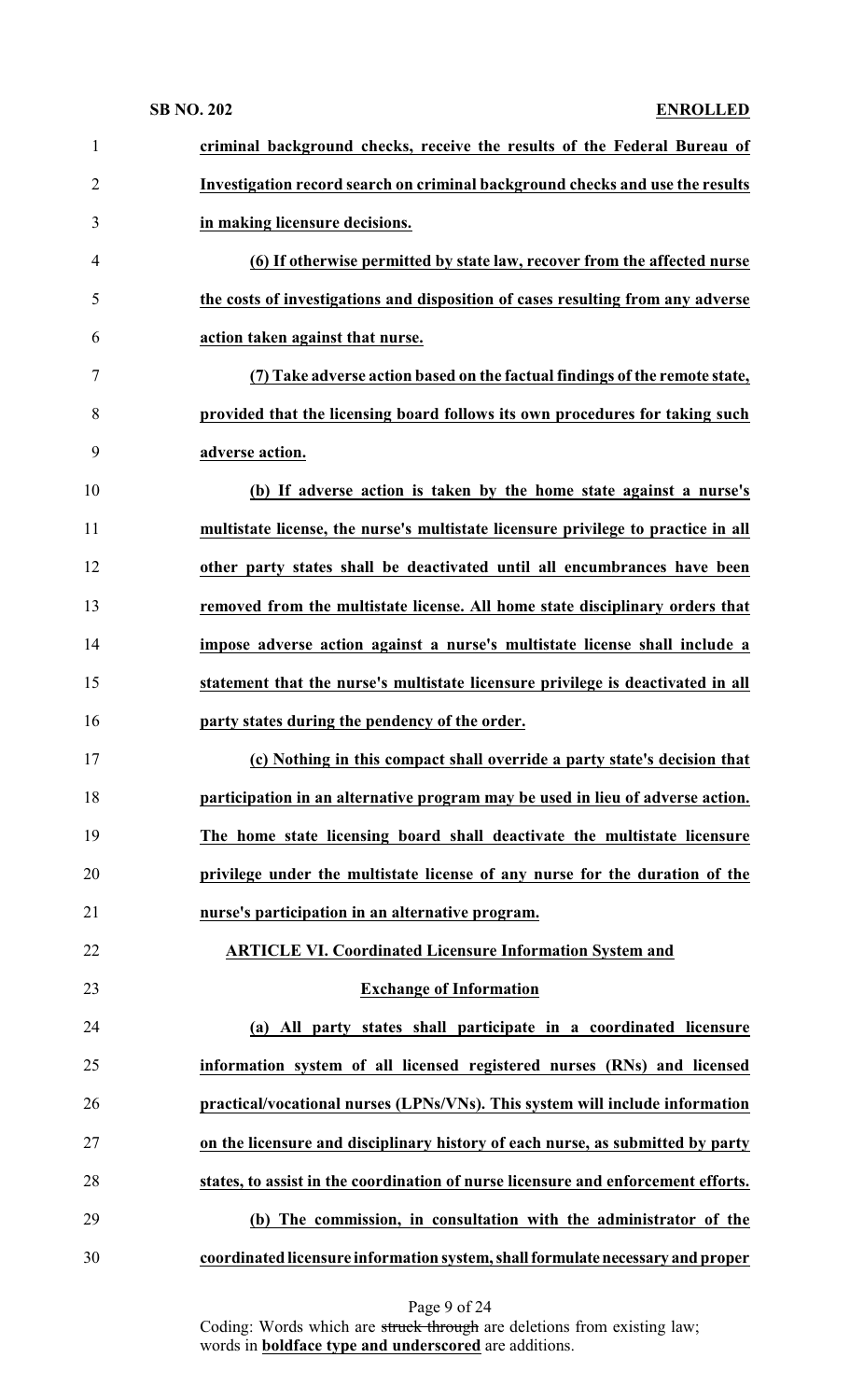| $\mathbf{1}$   | procedures for the identification, collection, and exchange of information under    |
|----------------|-------------------------------------------------------------------------------------|
| $\overline{2}$ | this compact.                                                                       |
| 3              | (c) All licensing boards shall promptly report to the coordinated                   |
| 4              | licensure information system any adverse action, any current significant            |
| 5              | investigative information, denials of applications (with the reasons for such       |
| 6              | denials), and nurse participation in alternative programs known to the licensing    |
| 7              | board regardless of whether such participation is deemed nonpublic or               |
| 8              | confidential under state law.                                                       |
| 9              | (d) Current significant investigative information and participation in              |
| 10             | nonpublic or confidential alternative programs shall be transmitted through the     |
| 11             | coordinated licensure information system only to party state licensing boards.      |
| 12             | (e) Notwithstanding any other provision of law, all party state licensing           |
| 13             | boards contributing information to the coordinated licensure information            |
| 14             | system may designate information that may not be shared with nonparty states        |
| 15             | or disclosed to other entities or individuals without the express permission of the |
| 16             | contributing state.                                                                 |
| 17             | personally identifiable information obtained from the<br>(f)<br>Any                 |
| 18             | coordinated licensure information system by a party state licensing board shall     |
| 19             | not be shared with nonparty states or disclosed to other entities or individuals    |
| 20             | except to the extent permitted by the laws of the party state contributing the      |
| 21             | information.                                                                        |
| 22             | Any information contributed to the coordinated licensure<br>(g)                     |
| 23             | information system that is subsequently required to be expunged by the laws of      |
| 24             | the party state contributing that information shall also be expunged from the       |
| 25             | coordinated licensure information system.                                           |
| 26             | (h) The compact administrator of each party state shall furnish a                   |
| 27             | uniform data set to the compact administrator of each other party state, which      |
| 28             | shall include, at a minimum:                                                        |
|                | (1) Identifying information;                                                        |
| 29             |                                                                                     |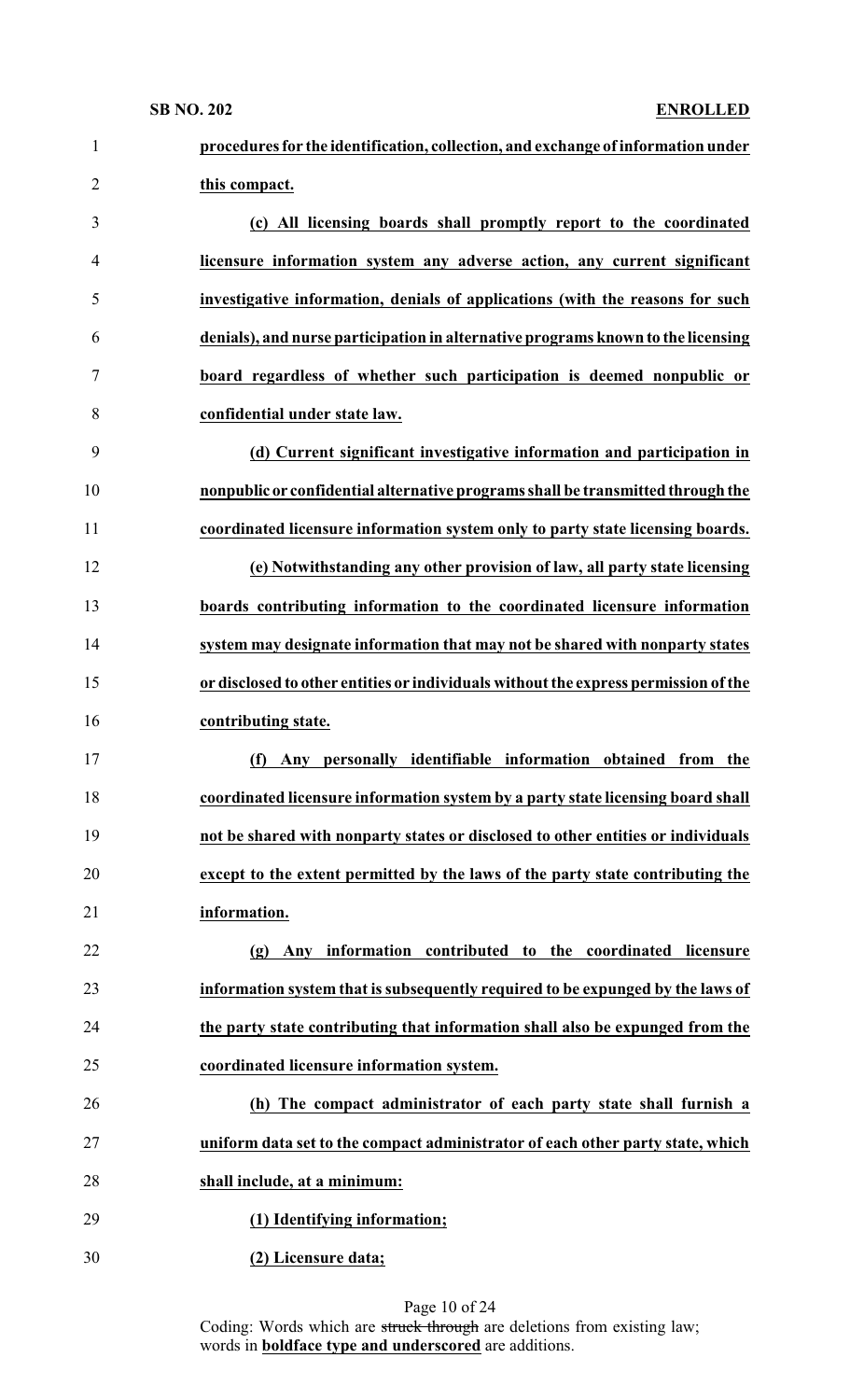| $\mathbf{1}$   | (3) Information related to alternative program participation; and                |
|----------------|----------------------------------------------------------------------------------|
| $\overline{2}$ | (4) Other information that may facilitate the administration of this             |
| 3              | compact, as determined by commission rules.                                      |
| 4              | (i) The compact administrator of a party state shall provide all                 |
| 5              | investigative documents and information requested by another party state.        |
| 6              | <b>ARTICLE VII. Establishment of the Interstate Commission</b>                   |
| 7              | of Nurse Licensure Compact Administrators                                        |
| 8              | (a) The party states hereby create and establish a joint public entity           |
| 9              | the Interstate Commission of Nurse Licensure Compact<br>known as                 |
| 10             | Administrators.                                                                  |
| 11             | (1) The commission is an instrumentality of the party states.                    |
| 12             | (2) Venue is proper, and judicial proceedings by or against the                  |
| 13             | commission shall be brought solely and exclusively, in a court of competent      |
| 14             | jurisdiction where the principal office of the commission is located. The        |
| 15             | commission may waive venue and jurisdictional defenses to the extent it adopts   |
| 16             | or consents to participate in alternative dispute resolution proceedings.        |
| 17             | (3) Nothing in this compact shall be construed to be a waiver of sovereign       |
| 18             | immunity.                                                                        |
| 19             | (b) Membership, Voting, and Meetings                                             |
| 20             | (1) Each party state shall have and be limited to one administrator. The         |
| 21             | head of the state licensing board or designee shall be the administrator of this |
| 22             | compact for each party state. Any administrator may be removed or suspended      |
| 23             | from office as provided by the law of the state from which the administrator is  |
| 24             | appointed. Any vacancy occurring in the commission shall be filled in            |
| 25             | accordance with the laws of the party state in which the vacancy exists.         |
| 26             | (2) Each administrator shall be entitled to one vote with regard to the          |
| 27             | promulgation of rules and creation of bylaws and shall otherwise have an         |
| 28             | opportunity to participate in the business and affairs of the commission. An     |
| 29             | administrator shall vote in person or by such other means as provided in the     |
| 30             | bylaws. The bylaws may provide for an administrator's participation in           |

Page 11 of 24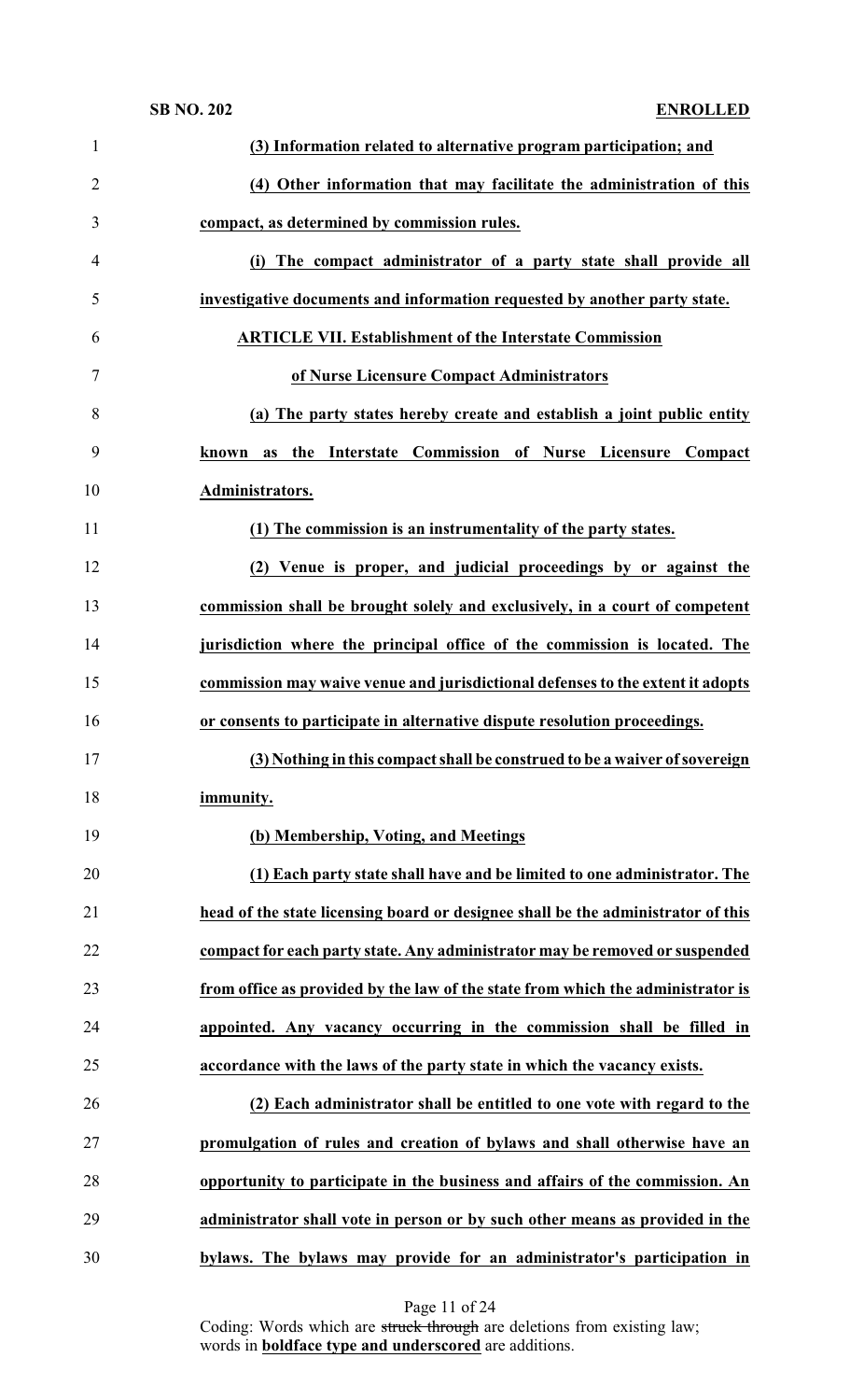| $\mathbf{1}$   | meetings by telephone or other means of communication.                          |
|----------------|---------------------------------------------------------------------------------|
| $\overline{2}$ | (3) The commission shall meet at least once during each calendar year.          |
| 3              | Additional meetings shall be held as set forth in the bylaws or rules of the    |
| $\overline{4}$ | commission.                                                                     |
| 5              | (4) All meetings shall be open to the public, and public notice of meetings     |
| 6              | shall be given in the same manner as required under the rulemaking provisions   |
| 7              | in Article VIII.                                                                |
| 8              | (5) The commission may convene in a closed, nonpublic meeting if the            |
| 9              | commission must discuss:                                                        |
| 10             | (i) Noncompliance of a party state with its obligations under this              |
| 11             | compact.                                                                        |
| 12             | (ii) The employment, compensation, discipline, or other personnel               |
| 13             | matters, practices or procedures related to specific employees or other matters |
| 14             | related to the commission's internal personnel practices and procedures.        |
| 15             | (iii) Current, threatened, or reasonably anticipated litigation.                |
| 16             | (iv) Negotiation of contracts for the purchase or sale of goods, services,      |
| 17             | or real estate.                                                                 |
| 18             | (v) Accusing any person of a crime or formally censuring any person.            |
| 19             | (vi) Disclosure of trade secrets or commercial or financial information         |
| 20             | that is privileged or confidential.                                             |
| 21             | (vii) Disclosure of information of a personal nature where disclosure           |
| 22             | would constitute a clearly unwarranted invasion of personal privacy.            |
| 23             | (viii) Disclosure of investigatory records compiled for law enforcement         |
| 24             | purposes.                                                                       |
| 25             | (ix) Disclosure of information related to any reports prepared by or on         |
| 26             | behalf of the commission for the purpose of investigation of compliance with    |
| 27             | this compact.                                                                   |
| 28             | (x) Matters specifically exempted from disclosure by federal or state           |
| 29             | statute.                                                                        |
| 30             | (6) If a meeting, or portion of a meeting, is closed pursuant to this           |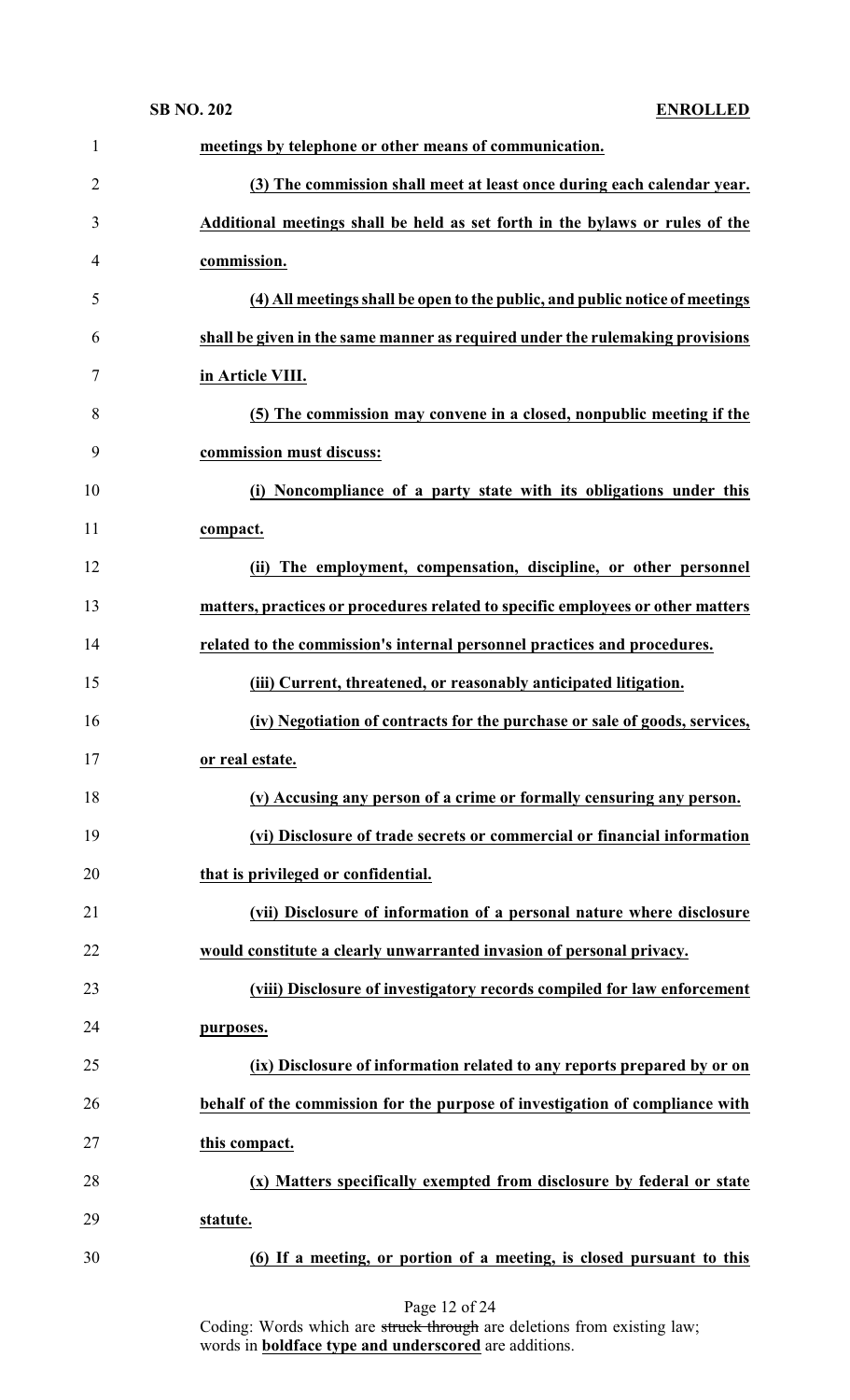| $\mathbf{1}$   | provision, the commission's legal counsel or designee shall certify that the     |
|----------------|----------------------------------------------------------------------------------|
| $\overline{2}$ | meeting may be closed and shall reference each relevant exempting provision.     |
| 3              | The commission shall keep minutes that fully and clearly describe all matters    |
| $\overline{4}$ | discussed in a meeting and shall provide a full and accurate summary of actions  |
| 5              | taken, and the reasons therefor, including a description of the views expressed. |
| 6              | All documents considered in connection with an action shall be identified in     |
| 7              | such minutes. All minutes and documents of a closed meeting shall remain         |
| 8              | under seal, subject to release by a majority vote of the commission or order of  |
| 9              | a court of competent jurisdiction.                                               |
| 10             | (c) The commission shall, by a majority vote of the administrators,              |
| 11             | prescribe bylaws or rules to govern its conduct as may be necessary or           |
| 12             | appropriate to carry out the purposes and exercise the powers of this compact,   |
| 13             | including but not limited to:                                                    |
| 14             | (1) Establishing the fiscal year of the commission.                              |
| 15             | (2) Providing reasonable standards and procedures.                               |
| 16             | (i) For the establishment and meetings of other committees.                      |
| 17             | (ii) Governing any general or specific delegation of any authority or            |
| 18             | function of the commission.                                                      |
| 19             | (3) Providing reasonable procedures for calling and conducting meetings          |
| 20             | of the commission, ensuring reasonable advance notice of all meetings, and       |
| 21             | providing an opportunity for attendance of such meetings by interested parties,  |
| 22             | with enumerated exceptions designed to protect the public's interest, the        |
| 23             | privacy of individuals, and proprietary information, including trade secrets.    |
| 24             | The commission may meet in closed session only after a majority of the           |
| 25             | administrators vote to close a meeting in whole or in part. As soon as           |
| 26             | practicable, the commission must make public a copy of the vote to close the     |
| 27             | meeting, revealing the vote of each administrator, with no proxy votes allowed.  |
| 28             | (4) Establishing the titles, duties and authority, and reasonable                |
| 29             | procedures for the election of the officers of the commission.                   |
| 30             | (5) Providing reasonable standards and procedures for the establishment          |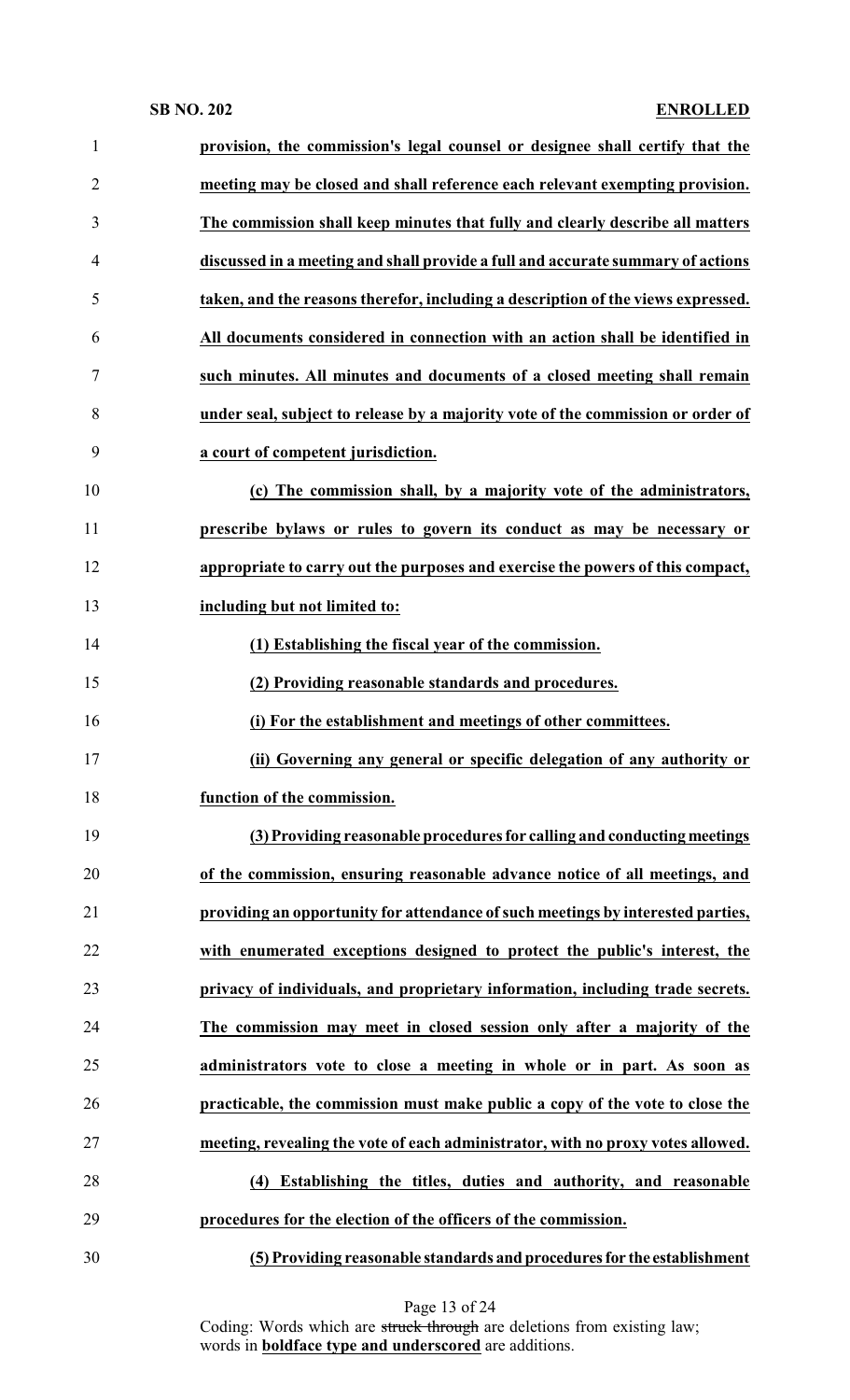| $\mathbf{1}$   | of the personnel policies and programs of the commission. Notwithstanding any        |
|----------------|--------------------------------------------------------------------------------------|
| $\overline{2}$ | civil service or other similar laws of any party state, the bylaws shall exclusively |
| 3              | govern the personnel policies and programs of the commission.                        |
| $\overline{4}$ | (6) Providing a mechanism for winding up the operations of the                       |
| 5              | commission and the equitable disposition of any surplus funds that may exist         |
| 6              | after the termination of this compact after the payment or reserving of all of its   |
| 7              | debts and obligations.                                                               |
| 8              | (d) The commission shall publish its bylaws and rules, and any                       |
| 9              | amendments thereto, in a convenient form on the website of the commission.           |
| 10             | (e) The commission shall maintain its financial records in accordance                |
| 11             | with the bylaws.                                                                     |
| 12             | (f) The commission shall meet and take such actions as are consistent                |
| 13             | with the provisions of this compact and the bylaws.                                  |
| 14             | (g) The commission shall have the following powers:                                  |
| 15             | To promulgate uniform rules to facilitate and coordinate<br>(1)                      |
| 16             | implementation and administration of this compact. The rules shall have the          |
| 17             | force and effect of law and shall be binding in all party states.                    |
| 18             | (2) To bring and prosecute legal proceedings or actions in the name of               |
| 19             | the commission, provided that the standing of any licensing board to sue or be       |
| 20             | sued under applicable law shall not be affected.                                     |
| 21             | (3) To purchase and maintain insurance and bonds.                                    |
| 22             | (4) To borrow, accept, or contract for services of personnel, including              |
| 23             | but not limited to employees of a party state or nonprofit organizations.            |
| 24             | (5) To cooperate with other organizations that administer state compacts             |
| 25             | related to the regulation of nursing, including but not limited to sharing           |
| 26             | administrative or staff expenses, office space, or other resources.                  |
| 27             | (6) To hire employees, elect or appoint officers, fix compensation, define           |
| 28             | duties, grant such individuals appropriate authority to carry out the purposes       |
| 29             | of this compact, and to establish the commission's personnel policies and            |
| 30             | programs relating to conflicts of interest, qualifications of personnel, and other   |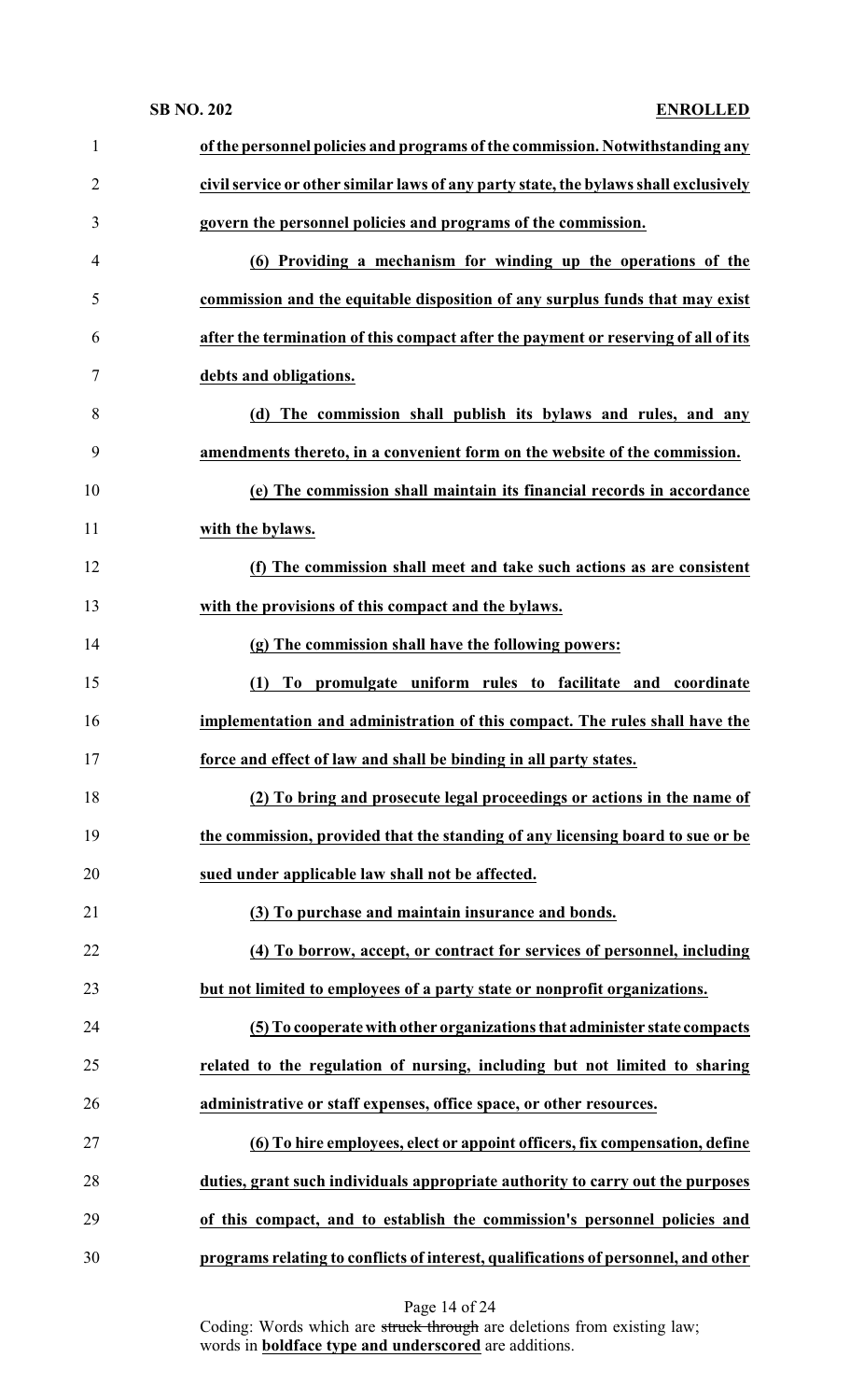| $\mathbf{1}$   | related personnel matters.                                                          |
|----------------|-------------------------------------------------------------------------------------|
| $\overline{2}$ | (7) To accept any and all appropriate donations, grants, and gifts of               |
| 3              | money, equipment, supplies, materials and services, and to receive, utilize, and    |
| 4              | dispose of the same; provided that at all times the commission shall avoid any      |
| 5              | appearance of impropriety or conflict of interest.                                  |
| 6              | (8) To lease, purchase, accept appropriate gifts or donations of, or                |
| 7              | otherwise to own, hold, improve, or use, any property, whether real, personal,      |
| 8              | or mixed; provided that at all times the commission shall avoid any appearance      |
| 9              | of impropriety.                                                                     |
| 10             | (9) To sell, convey, mortgage, pledge, lease, exchange, abandon, or                 |
| 11             | otherwise dispose of any property, whether real, personal, or mixed.                |
| 12             | (10) To establish a budget and make expenditures.                                   |
| 13             | (11) To borrow money.                                                               |
| 14             | (12) To appoint committees, including advisory committees comprised                 |
| 15             | of administrators, state nursing regulators, state legislators or their             |
| 16             | representatives, and consumer representatives, and other such interested            |
| 17             | persons.                                                                            |
| 18             | (13) To provide and receive information from, and to cooperate with, law            |
| 19             | enforcement agencies.                                                               |
| 20             | (14) To adopt and use an official seal.                                             |
| 21             | (15) To perform such other functions as may be necessary or appropriate             |
| 22             | to achieve the purposes of this compact consistent with the state regulation of     |
| 23             | nurse licensure and practice.                                                       |
| 24             | (h) Financing of the commission                                                     |
| 25             | (1) The commission shall pay, or provide for the payment of, the                    |
| 26             | reasonable expenses of its establishment, organization, and ongoing activities.     |
| 27             | (2) The commission may also levy on and collect an annual assessment                |
| 28             | from each party state to cover the cost of its operations, activities, and staff in |
| 29             | its annual budget as approved each year. The aggregate annual assessment            |
| 30             | amount, if any, shall be allocated based upon a formula to be determined by the     |

Page 15 of 24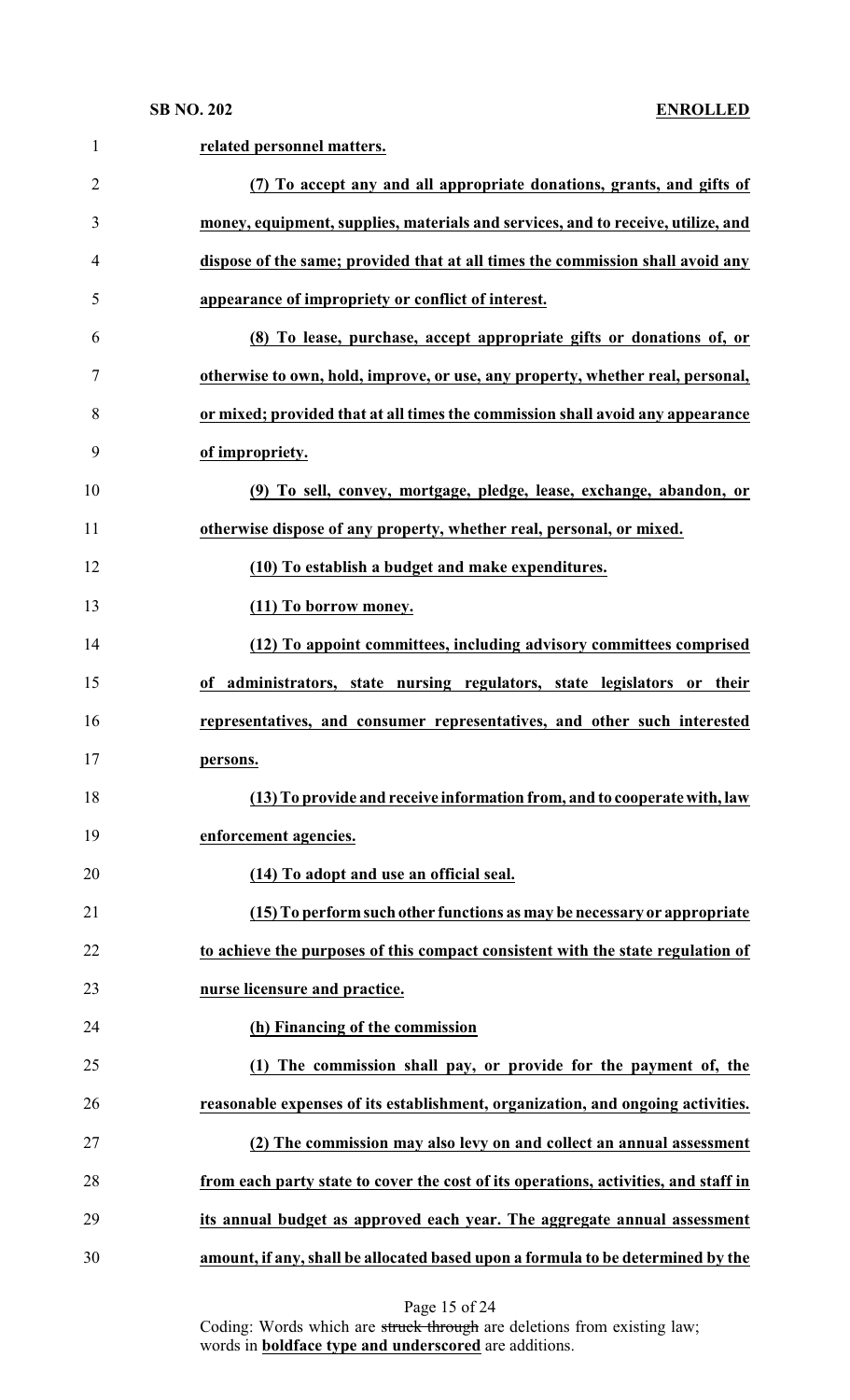| $\mathbf{1}$   | commission, which shall promulgate a rule that is binding upon all party states.  |
|----------------|-----------------------------------------------------------------------------------|
| $\overline{c}$ | (3) The commission shall not incur obligations of any kind prior to               |
| 3              | securing the funds adequate to meet the same; nor shall the commission pledge     |
| 4              | the credit of any of the party states, except by, and with the authority of, such |
| 5              | party state.                                                                      |
| 6              | (4) The commission shall keep accurate accounts of all receipts and               |
| 7              | disbursements. The receipts and disbursements of the commission shall be          |
| 8              | subject to the audit and accounting procedures established under its bylaws.      |
| 9              | However, all receipts and disbursements of funds handled by the commission        |
| 10             | shall be audited yearly by a certified or licensed public accountant, and the     |
| 11             | report of the audit shall be included in and become part of the annual report of  |
| 12             | the commission.                                                                   |
| 13             | (i) Qualified immunity, defense, and indemnification                              |
| 14             | (1) The administrators, officers, executive director, employees and               |
| 15             | representatives of the commission shall be immune from suit and liability, either |
| 16             | personally or in their official capacity, for any claim for damage to or loss of  |
| 17             | property or personal injury or other civil liability caused by or arising out of  |
| 18             | any actual or alleged act, error, or omission that occurred, or that the person   |
| 19             | against whom the claim is made had a reasonable basis for believing occurred,     |
| 20             | within the scope of commission employment, duties or responsibilities; provided   |
| 21             | that nothing in this paragraph shall be construed to protect any such person      |
| 22             | from suit or liability for any damage, loss, injury, or liability caused by the   |
| 23             | intentional, willful, or wanton misconduct of that person.                        |
| 24             | (2) The commission shall defend any administrator, officer, executive             |
| 25             | director, employee, or representative of the commission in any civil action       |
| 26             | seeking to impose liability arising out of any actual or alleged act, error, or   |
| 27             | omission that occurred within the scope of commission employment, duties, or      |
| 28             | responsibilities, or that the person against whom the claim is made had a         |
| 29             | reasonable basis for believing occurred within the scope of commission            |
| 30             | employment, duties or responsibilities; provided that nothing herein shall be     |

Page 16 of 24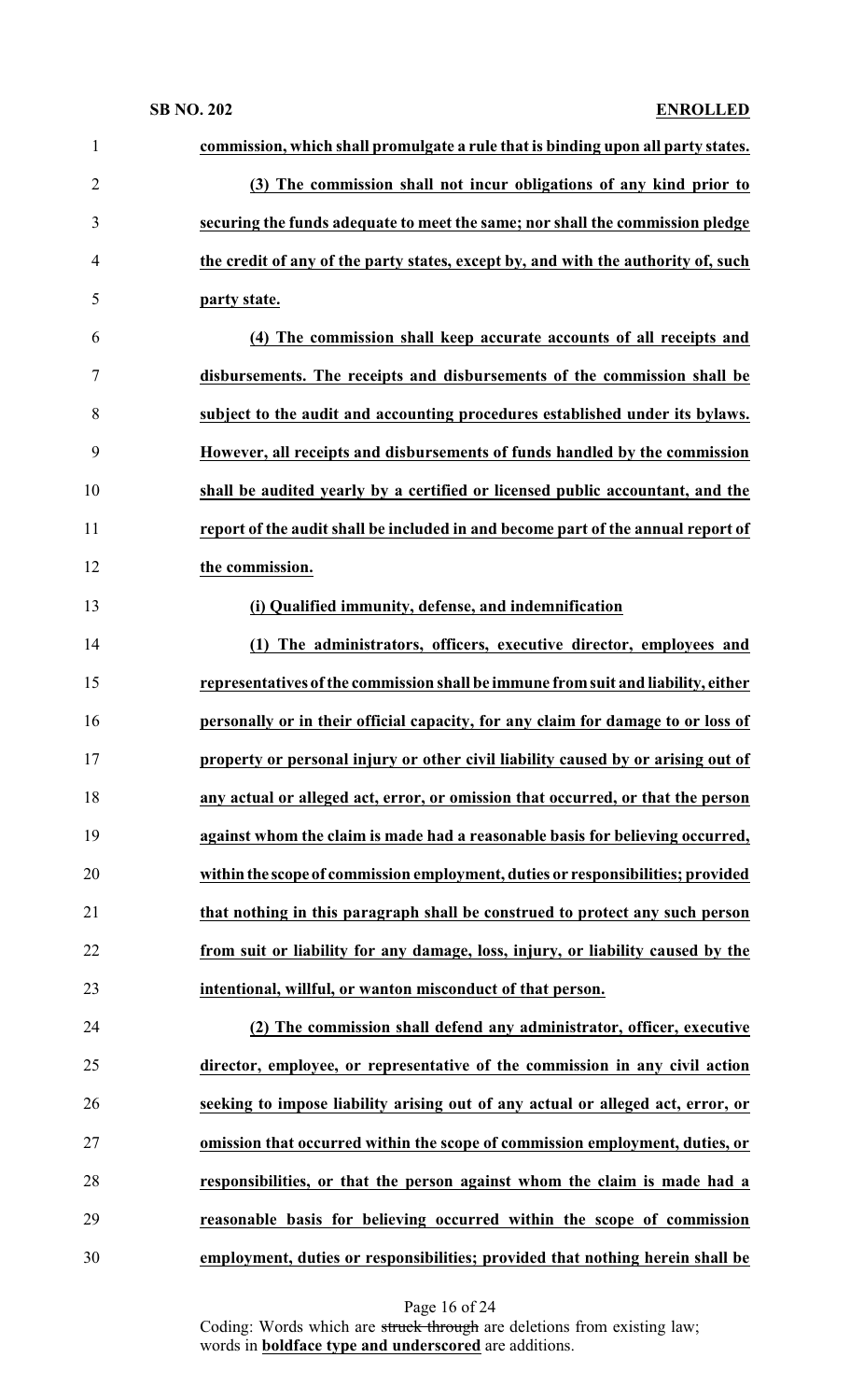| $\mathbf{1}$   | construed to prohibit that person from retaining his or her own counsel; and       |
|----------------|------------------------------------------------------------------------------------|
| $\overline{2}$ | provided further that the actual or alleged act, error, or omission did not result |
| 3              | from that person's intentional, willful, or wanton misconduct.                     |
| $\overline{4}$ | The commission shall indemnify and hold harmless<br>(3)<br>any                     |
| 5              | administrator, officer, executive director, employee, or representative of the     |
| 6              | commission for the amount of any settlement or judgment obtained against that      |
| 7              | person arising out of any actual or alleged act, error, or omission that occurred  |
| 8              | within the scope of commission employment, duties, or responsibilities, or that    |
| 9              | such person had a reasonable basis for believing occurred within the scope of      |
| 10             | commission employment, duties, or responsibilities, provided that the actual or    |
| 11             | alleged act, error, or omission did not result from the intentional, willful, or   |
| 12             | wanton misconduct of that person.                                                  |
| 13             | <b>ARTICLE VIII. Rulemaking</b>                                                    |
| 14             | (a) The commission shall exercise its rulemaking powers pursuant to the            |
| 15             | criteria set forth in this Article and the rules adopted thereunder. Rules and     |
| 16             | amendments shall become binding as of the date specified in each rule or           |
| 17             | amendment and shall have the same force and effect as provisions of this           |
| 18             | compact.                                                                           |
| 19             | (b) Rules or amendments to the rules shall be adopted at a regular or              |
| 20             | special meeting of the commission.                                                 |
| 21             | (c) Prior to promulgation and adoption of a final rule or rules by the             |
| 22             | commission, and at least sixty days in advance of the meeting at which the rule    |
| 23             | will be considered and voted upon, the commission shall file a notice of           |
| 24             | proposed rulemaking:                                                               |
| 25             | (1) On the website of the commission.                                              |
| 26             | (2) On the website of each licensing board or the publication in which             |
| 27             | each state would otherwise publish proposed rules.                                 |
| 28             | (d) The notice of proposed rulemaking shall include:                               |
| 29             | (1) The proposed time, date, and location of the meeting in which the rule         |
| 30             | will be considered and voted upon.                                                 |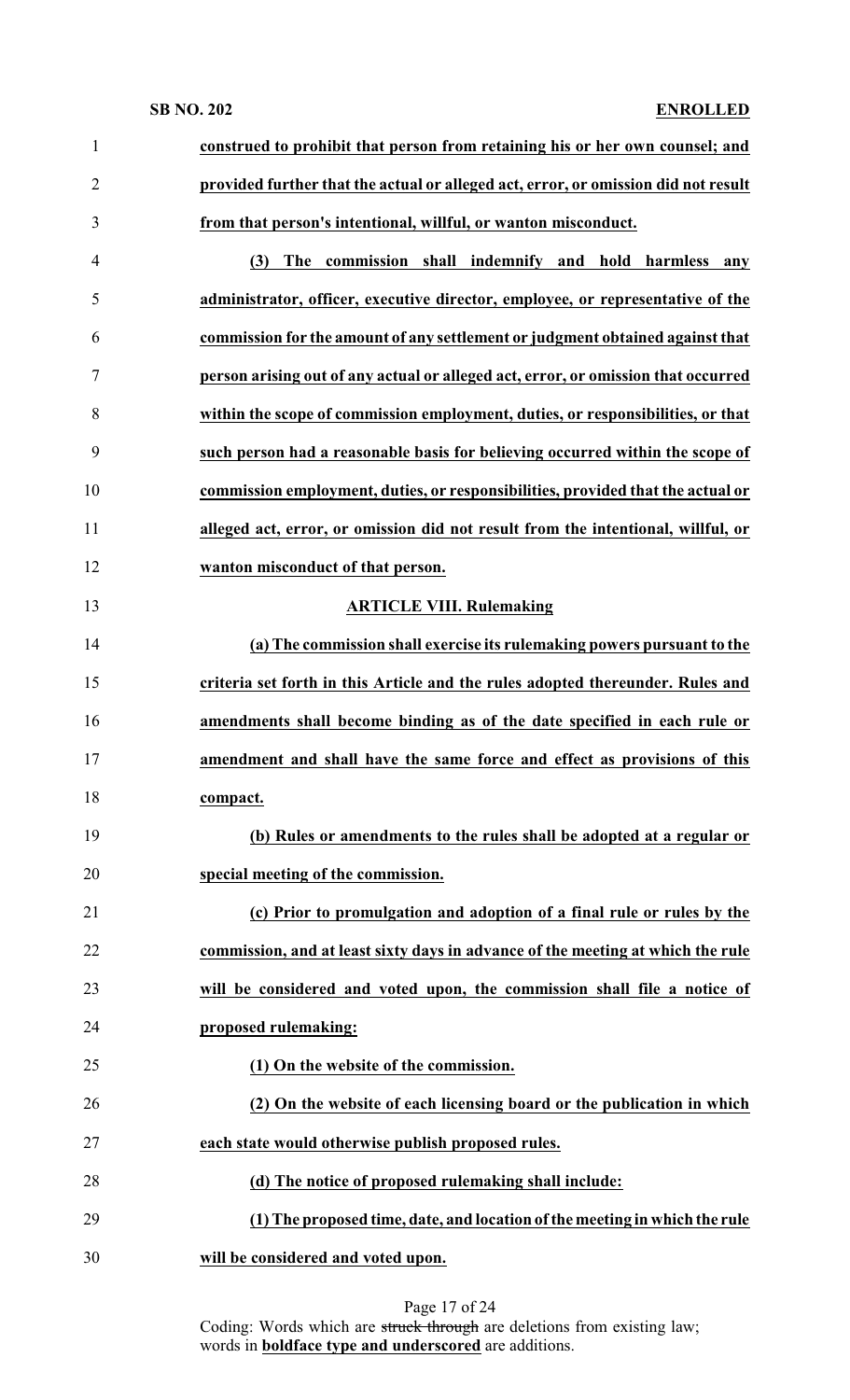| 1              | (2) The text of the proposed rule or amendment, and the reason for the          |
|----------------|---------------------------------------------------------------------------------|
| $\overline{2}$ | proposed rule.                                                                  |
| 3              | (3) A request for comments on the proposed rule from any interested             |
| 4              | person.                                                                         |
| 5              | (4) The manner in which interested persons may submit notice to the             |
| 6              | commission of their intention to attend the public hearing and any written      |
| 7              | comments.                                                                       |
| 8              | (e) Prior to adoption of a proposed rule, the commission shall allow            |
| 9              | persons to submit written data, facts, opinions, and arguments, which shall be  |
| 10             | made available to the public.                                                   |
| 11             | (f) The commission shall grant an opportunity for a public hearing              |
| 12             | before it adopts a rule or amendment.                                           |
| 13             | (g) The commission shall publish the place, time, and date of the               |
| 14             | scheduled public hearing.                                                       |
| 15             | (1) Hearings shall be conducted in a manner providing each person who           |
| 16             | wishes to comment a fair and reasonable opportunity to comment orally or in     |
| 17             | writing. All hearings will be recorded, and a copy will be made available upon  |
| 18             | request.                                                                        |
| 19             | (2) Nothing in this Section shall be construed as requiring a separate          |
| 20             | hearing on each rule. Rules may be grouped for the convenience of the           |
| 21             | commission at hearings required by this Section.                                |
| 22             | (h) If no one appears at the public hearing, the commission may proceed         |
| 23             | with promulgation of the proposed rule.                                         |
| 24             | (i) Following the scheduled hearing date, or by the close of business on        |
| 25             | the scheduled hearing date if the hearing was not held, the commission shall    |
| 26             | consider all written and oral comments received.                                |
| 27             | (j) The commission shall, by majority vote of all administrators, take          |
| 28             | final action on the proposed rule and shall determine the effective date of the |
| 29             | rule, if any, based on the rulemaking record and the full text of the rule.     |
| 30             | (k) Upon determination that an emergency exists, the commission may             |

Page 18 of 24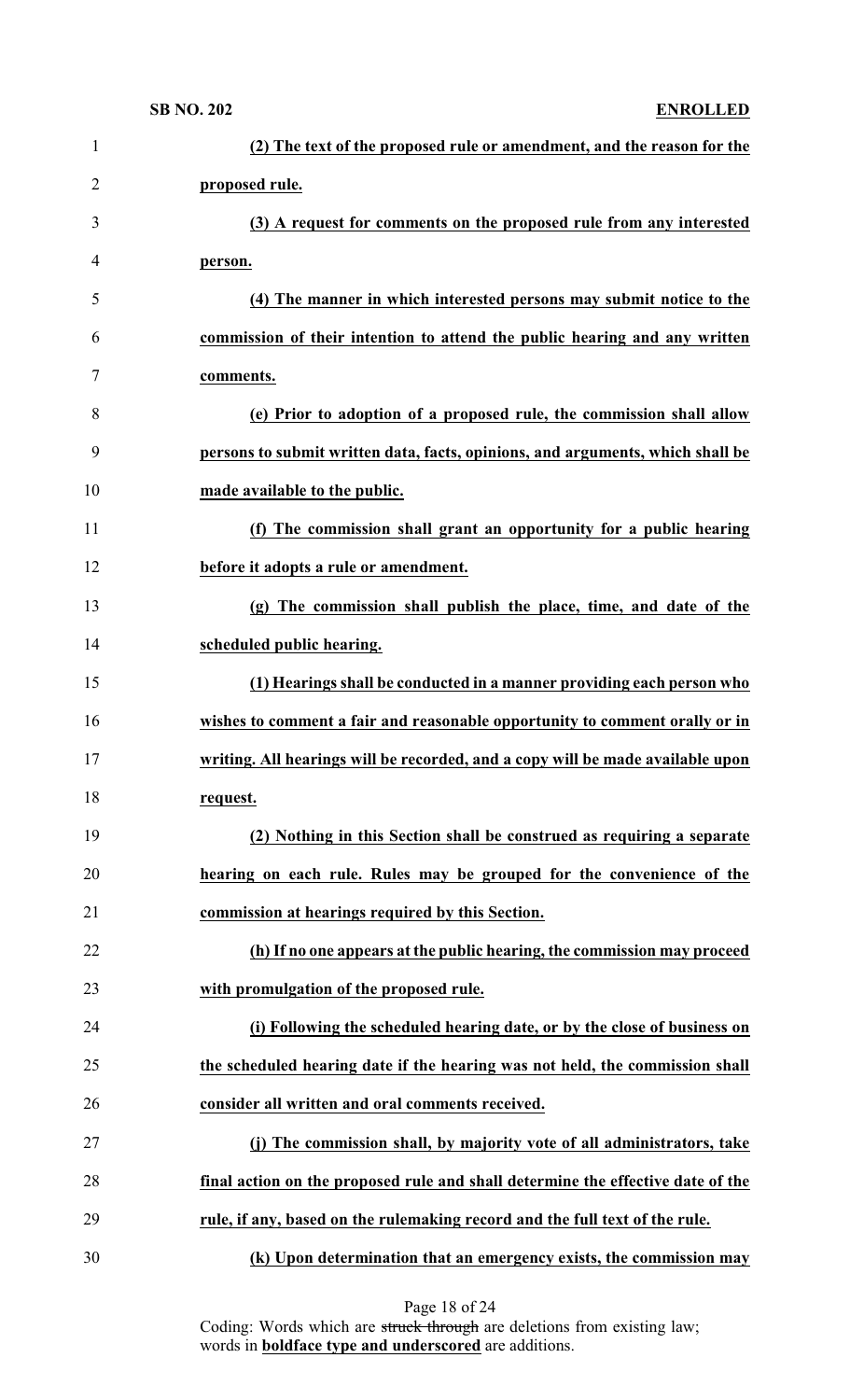| $\mathbf{1}$   | consider and adopt an emergency rule without prior notice, opportunity for          |
|----------------|-------------------------------------------------------------------------------------|
| $\overline{2}$ | comment or hearing, provided that the usual rulemaking procedures provided          |
| 3              | in this compact and in this Section shall be retroactively applied to the rule as   |
| $\overline{4}$ | soon as reasonably possible, in no event later than ninety days after the effective |
| 5              | date of the rule. For the purposes of this provision, an emergency rule is one      |
| 6              | that must be adopted immediately in order to:                                       |
| $\tau$         | (1) Meet an imminent threat to public health, safety or welfare.                    |
| 8              | (2) Prevent a loss of commission or party state funds.                              |
| 9              | (3) Meet a deadline for the promulgation of an administrative rule that             |
| 10             | is required by federal law or rule.                                                 |
| 11             | (I) The commission may direct revisions to a previously adopted rule or             |
| 12             | amendment for purposes of correcting typographical errors, errors in format,        |
| 13             | errors in consistency, or grammatical errors. Public notice of any revisions shall  |
| 14             | be posted on the website of the commission. The revision shall be subject to        |
| 15             | challenge by any person for a period of thirty days after posting. The revision     |
| 16             | may be challenged only on grounds that the revision results in a material change    |
| 17             | to a rule. A challenge shall be made in writing, and delivered to the commission,   |
| 18             | prior to the end of the notice period. If no challenge is made, the revision will   |
| 19             | take effect without further action. If the revision is challenged, the revision may |
| 20             | not take effect without the approval of the commission.                             |
| 21             | <b>ARTICLE IX. Oversight, Dispute Resolution, and Enforcement</b>                   |
| 22             | (a) Oversight                                                                       |
| 23             | (1) Each party state shall enforce this compact and take all actions                |
| 24             | necessary and appropriate to effectuate this compact's purposes and intent.         |
| 25             | (2) The commission shall be entitled to receive service of process in any           |
| 26             | proceeding that may affect the powers, responsibilities, or actions of the          |
| 27             | commission, and shall have standing to intervene in such a proceeding for all       |
| 28             | purposes. Failure to provide service of process in such proceeding to the           |
| 29             | commission shall render a judgment or order void as to the commission, this         |
| 30             | compact, or promulgated rules.                                                      |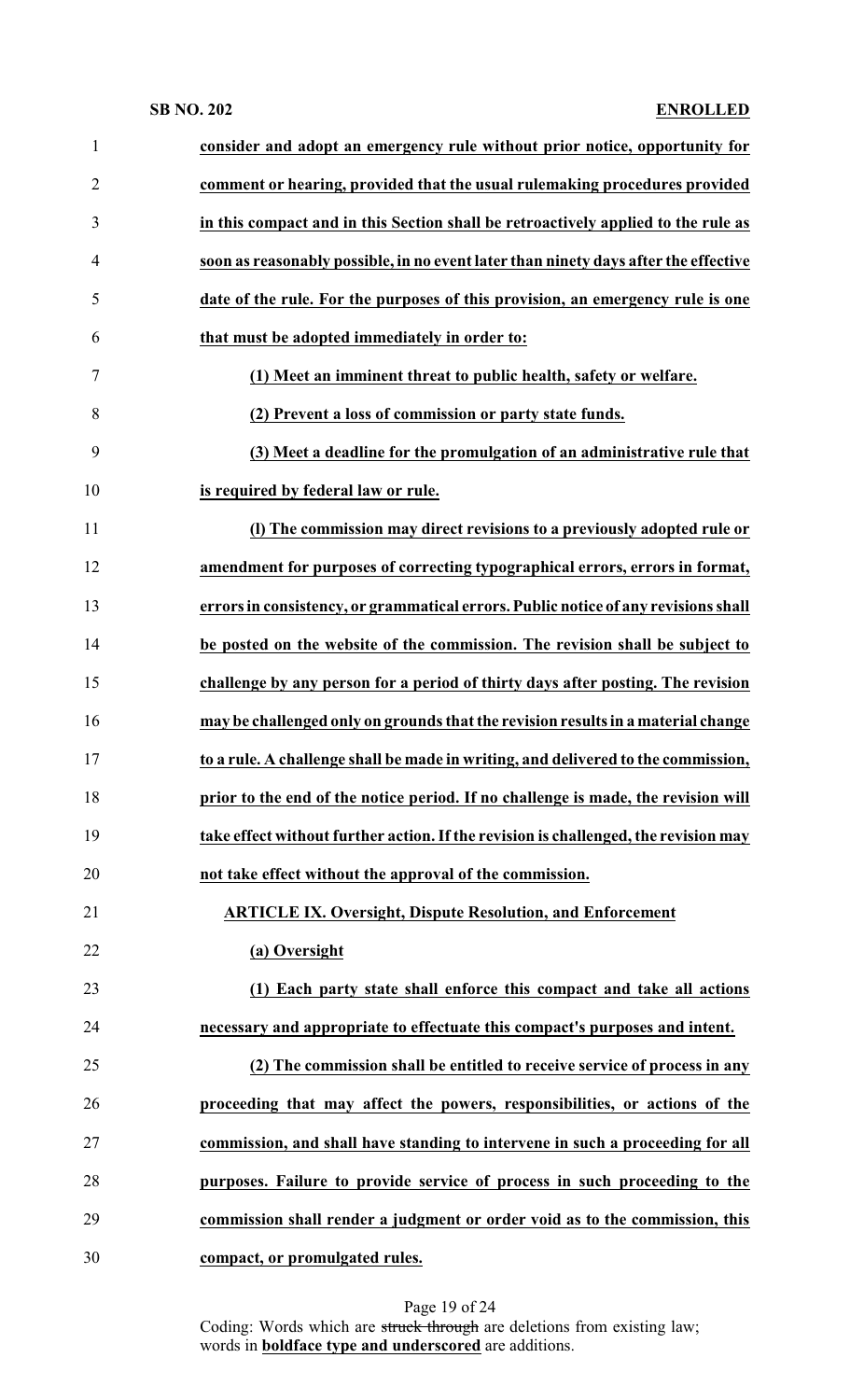| $\mathbf{1}$   | (b) Default, technical assistance, and termination                                 |
|----------------|------------------------------------------------------------------------------------|
| $\overline{2}$ | (1) If the commission determines that a party state has defaulted in the           |
| 3              | performance of its obligations or responsibilities under this compact or the       |
| $\overline{4}$ | promulgated rules, the commission shall:                                           |
| 5              | (i) Provide written notice to the defaulting state and other party states          |
| 6              | of the nature of the default, the proposed means of curing the default, or any     |
| 7              | other action to be taken by the commission.                                        |
| 8              | (ii) Provide remedial training and specific technical assistance regarding         |
| 9              | the default.                                                                       |
| 10             | (2) If a state in default fails to cure the default, the defaulting state's        |
| 11             | membership in this compact may be terminated upon an affirmative vote of a         |
| 12             | majority of the administrators, and all rights, privileges, and benefits conferred |
| 13             | by this compact may be terminated on the effective date of termination. A cure     |
| 14             | of the default does not relieve the offending state of obligations or liabilities  |
| 15             | incurred during the period of default.                                             |
| 16             | (3) Termination of membership in this compact shall be imposed only                |
| 17             | after all other means of securing compliance have been exhausted. Notice of        |
| 18             | intent to suspend or terminate shall be given by the commission to the governor    |
| 19             | of the defaulting state and to the executive officer of the defaulting state's     |
| 20             | licensing board and each of the party states.                                      |
| 21             | (4) A state whose membership in this compact has been terminated is                |
| 22             | responsible for all assessments, obligations, and liabilities incurred through the |
| 23             | effective date of termination, including obligations that extend beyond the        |
| 24             | effective date of termination.                                                     |
| 25             | (5) The commission shall not bear any costs related to a state that is             |
| 26             | found to be in default or whose membership in this compact has been                |
| 27             | terminated unless agreed upon in writing between the commission and the            |
| 28             | defaulting state.                                                                  |
| 29             | (6) The defaulting state may appeal the action of the commission by                |
| 30             | petitioning the United States District Court for the District of Columbia or the   |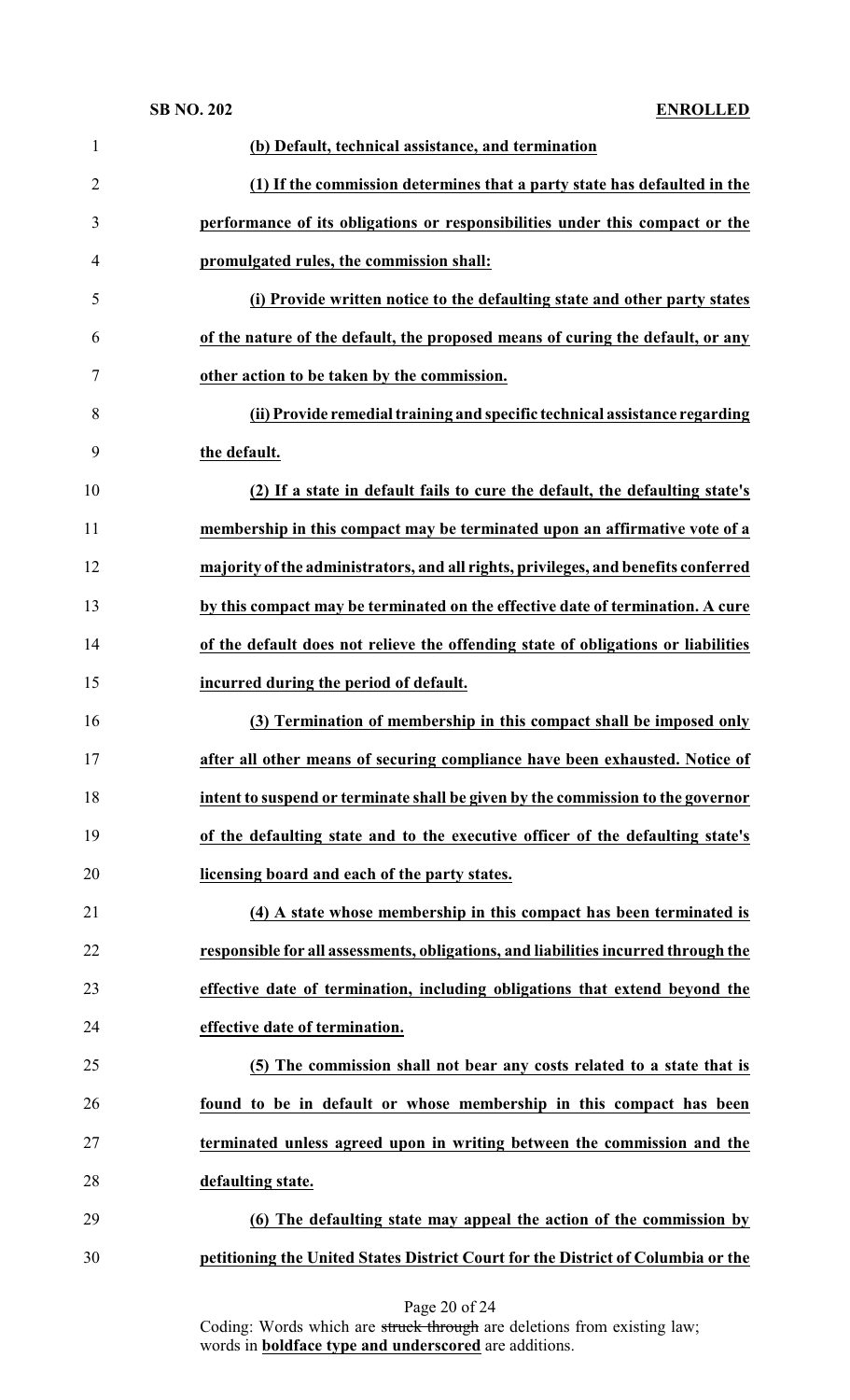| 1              | federal district in which the commission has its principal offices. The prevailing |
|----------------|------------------------------------------------------------------------------------|
| $\overline{2}$ | party shall be awarded all costs of such litigation, including reasonable          |
| 3              | attorneys' fees.                                                                   |
| 4              | (c) Dispute resolution                                                             |
| 5              | (1) Upon request by a party state, the commission shall attempt to                 |
| 6              | resolve disputes related to the compact that arise among party states and          |
| 7              | between party and nonparty states.                                                 |
| 8              | (2) The commission shall promulgate a rule providing for both mediation            |
| 9              | and binding dispute resolution for disputes, as appropriate.                       |
| 10             | (3) In the event the commission cannot resolve disputes among party                |
| 11             | states arising under this compact:                                                 |
| 12             | (i) The party states may submit the issues in dispute to an arbitration            |
| 13             | panel, which will be comprised of individuals appointed by the compact             |
| 14             | administrator in each of the affected party states and an individual mutually      |
| 15             | agreed upon by the compact administrators of all the party states involved in      |
| 16             | the dispute.                                                                       |
| 17             | (ii) The decision of a majority of the arbitrators shall be final and              |
| 18             | binding.                                                                           |
| 19             | (d) Enforcement                                                                    |
| 20             | (1) The commission, in the reasonable exercise of its discretion, shall            |
| 21             | enforce the provisions and rules of this compact.                                  |
| 22             | (2) By majority vote, the commission may initiate legal action in the              |
| 23             | United States District Court for the District of Columbia or the federal district  |
| 24             | in which the commission has its principal offices against a party state that is in |
| 25             | default to enforce compliance with the provisions of this compact and its          |
| 26             | promulgated rules and bylaws. The relief sought may include both injunctive        |
| 27             | relief and damages. In the event judicial enforcement is necessary, the            |
| 28             | prevailing party shall be awarded all costs of such litigation, including          |
| 29             | reasonable attorney fees.                                                          |
| 30             | (3) The remedies herein shall not be the exclusive remedies of the                 |

Page 21 of 24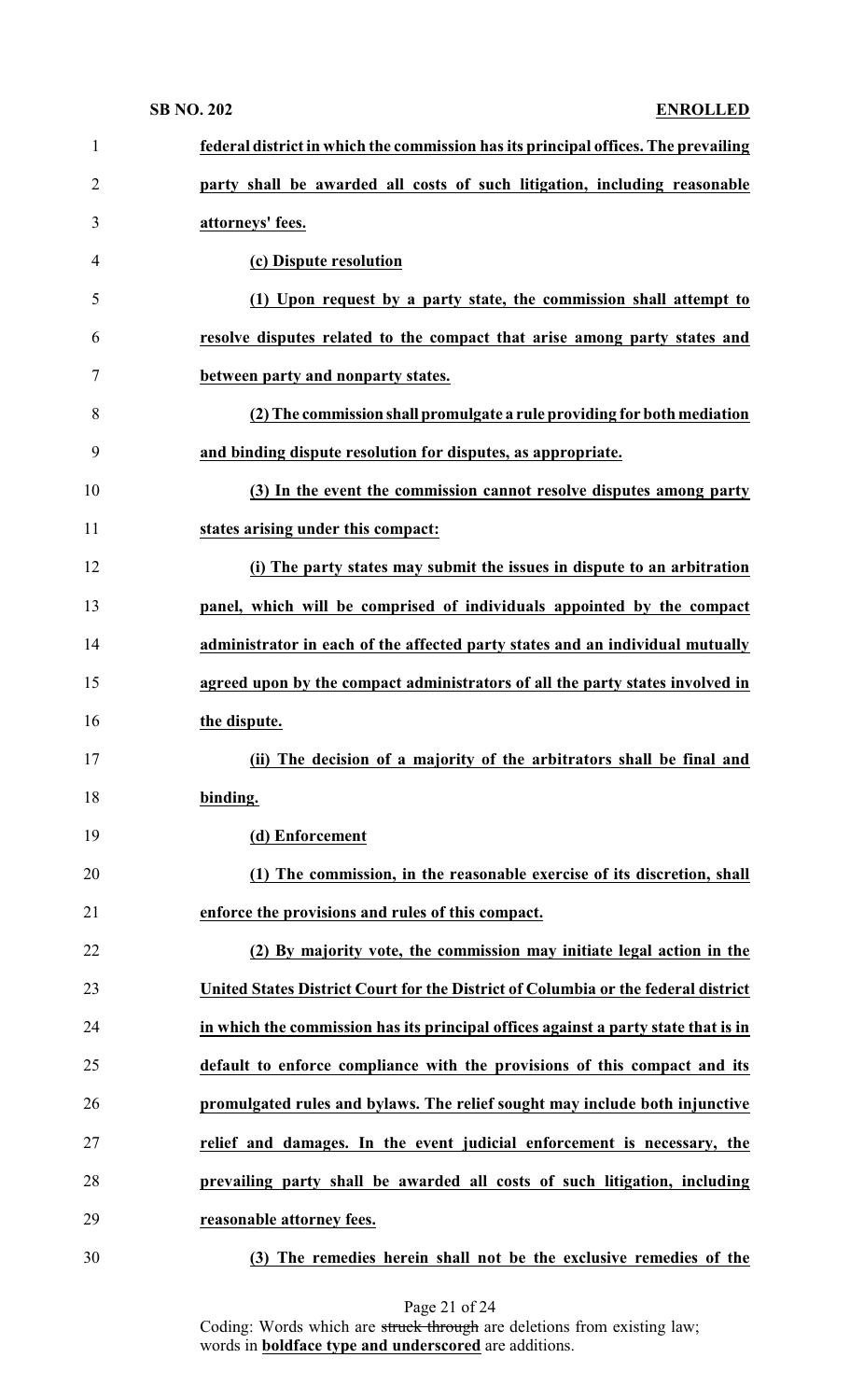| $\mathbf{1}$   | commission. The commission may pursue any other remedies available under            |
|----------------|-------------------------------------------------------------------------------------|
| $\overline{2}$ | federal or state law.                                                               |
| 3              | <b>ARTICLE X. Effective Date, Withdrawal, and Amendment</b>                         |
| $\overline{4}$ | (a) This compact shall become effective and binding on the earlier of the           |
| 5              | date of legislative enactment of this compact into law by no less than twenty-six   |
| 6              | states or December 31, 2018. All party states to this compact, that also were       |
| 7              | parties to the prior Nurse Licensure Compact, superseded by this compact,           |
| 8              | (prior compact), shall be deemed to have withdrawn from said prior compact          |
| 9              | within six months after the effective date of this compact.                         |
| 10             | (b) Each party state to this compact shall continue to recognize a nurse's          |
| 11             | multistate licensure privilege to practice in that party state issued under the     |
| 12             | prior compact until such party state has withdrawn from the prior compact.          |
| 13             | (c) Any party state may withdraw from this compact by enacting a                    |
| 14             | statute repealing the same. A party state's withdrawal shall not take effect until  |
| 15             | six months after enactment of the repealing statute.                                |
| 16             | (d) A party state's withdrawal or termination shall not affect the                  |
| 17             | continuing requirement of the withdrawing or terminated state's licensing           |
| 18             | board to report adverse actions and significant investigations occurring prior      |
| 19             | to the effective date of such withdrawal or termination.                            |
| 20             | (e) Nothing contained in this compact shall be construed to invalidate or           |
| 21             | prevent any nurse licensure agreement or other cooperative arrangement              |
| 22             | between a party state and a nonparty state that is made in accordance with the      |
| 23             | other provisions of this compact.                                                   |
| 24             | (f) This compact may be amended by the party states. No amendment to                |
| 25             | this compact shall become effective and binding upon the party states unless        |
| 26             | and until it is enacted into the laws of all party states.                          |
| 27             | (g) Representatives of nonparty states to this compact shall be invited to          |
| 28             | participate in the activities of the commission, on a nonvoting basis, prior to the |
| 29             | adoption of this compact by all states.                                             |
| 30             | <b>ARTICLE XI. Construction and Severability</b>                                    |

Page 22 of 24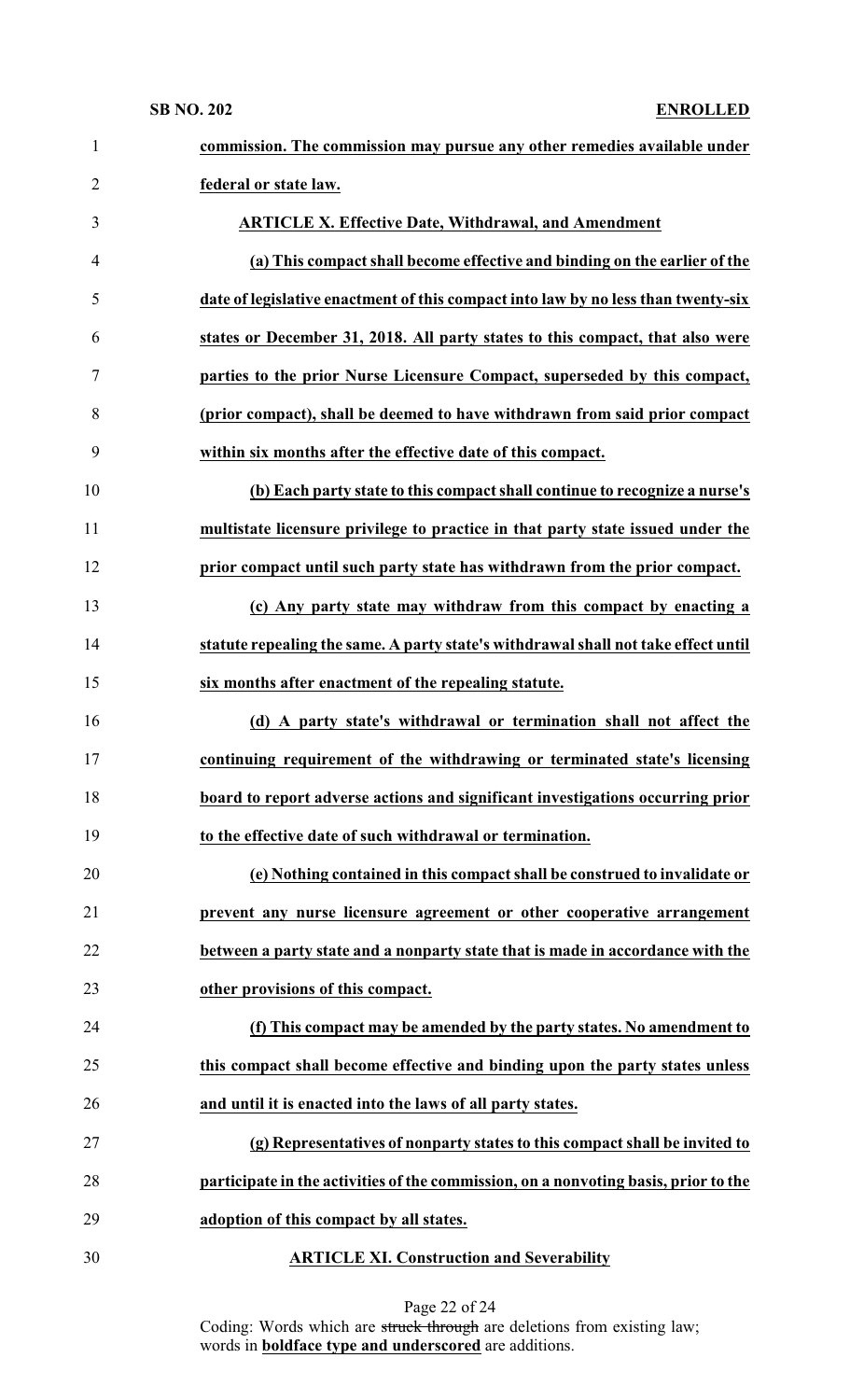| $\mathbf{1}$   | This compact shall be liberally construed so as to effectuate the purposes             |
|----------------|----------------------------------------------------------------------------------------|
| $\overline{2}$ | thereof. The provisions of this compact shall be severable, and if any phrase,         |
| 3              | clause, sentence, or provision of this compact is declared to be contrary to the       |
| 4              | constitution of any party state or of the United States, or if the applicability       |
| 5              | thereof to any government, agency, person, or circumstance is held invalid, the        |
| 6              | validity of the remainder of this compact and the applicability thereof to any         |
| 7              | government, agency, person, or circumstance shall not be affected thereby. If          |
| 8              | this compact shall be held to be contrary to the constitution of any party state,      |
| 9              | this compact shall remain in full force and effect as to the remaining party           |
| 10             | states and in full force and effect as to the party state affected as to all severable |
| 11             | matters.                                                                               |
| 12             | §1019. Nurse Licensure Compact Administrator                                           |
| 13             | A. The nurse licensure compact administrator for this state shall be                   |
| 14             | appointed by the governor to serve as the single state designee on the Interstate      |
| 15             | <b>Commission of Nurse Licensure Compact Administrators.</b>                           |
| 16             | B. The administrator shall be a current board member or the executive                  |
| 17             | director of the Louisiana State Board of Nursing for two years beginning in the        |
| 18             | year of enactment of this Part and shall rotate every two years thereafter with        |
| 19             | an appointment of a current board member or the executive director of the              |
| 20             | Louisiana State Board of Practical Nurse Examiners.                                    |
| 21             | §1020. Implementation; rulemaking                                                      |
| 22             | The Louisiana State Board of Nursing and the Louisiana State Board of                  |
| 23             | <b>Practical Nurse Examiners shall:</b>                                                |
| 24             | (1) Ensure application and enforcement of the nurse licensure compact                  |
| 25             | as it applies to their respective licensees and licensees from compact states          |
| 26             | performing nursing services under each board's respective practice act.                |
| 27             | (2) Develop a reporting system to collect aggregate data from employers                |
| 28             | on the number and geographic representation of nurses and licensed practical           |
| 29             | nurses employed in Louisiana who are practicing nursing or licensed practical          |
| 30             | nursing pursuant to a multi-state license as determined by the respective              |

Page 23 of 24